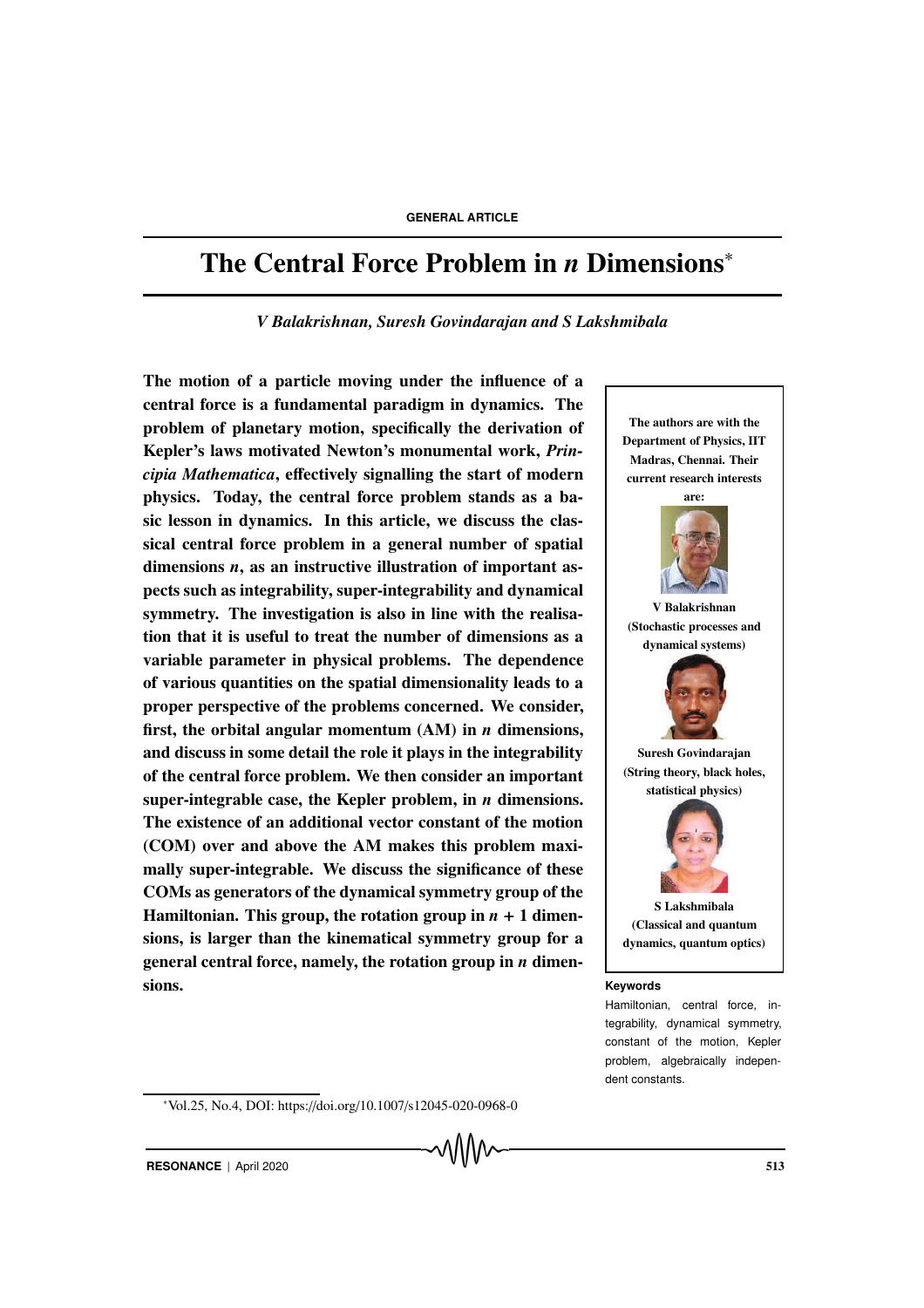### A Quick Recap of Classical Hamiltonian Dynamics

A Hamiltonian system with *n* degrees of freedom has *n* generalised coordinates  $q_i$  (where  $i = 1, 2, ..., n$ ), *n* conjugate generalised momenta  $p_i$ , and a scalar function  $H(q, p)$  (the Hamiltonian) of these variables. (We shall use *q* and *p* to denote the full set of coordinates and momenta, respectively.) *H* may also have explicit time-dependence, but we restrict our attention to the autonomous case in which there is no such dependence. The time evolution of the dynamical variables is given by Hamilton's equations of motion,

$$
\dot{q}_i = \partial H/\partial p_i, \quad \dot{p}_i = -\partial H/\partial q_i \quad (1 \leq i \leq n), \tag{1}
$$

where an overhead dot denotes the time derivative, as usual. The Poisson bracket (PB) of any two functions *f* and *g* of the dynamical variables is defined as,

$$
\{f,g\} = \sum_{i=1}^{n} \Big(\frac{\partial f}{\partial q_i}\frac{\partial g}{\partial p_i} - \frac{\partial f}{\partial p_i}\frac{\partial g}{\partial q_i}\Big). \tag{2}
$$

(In this article, we do *not* use the summation convention for repeated indices. Sums over indices will be indicated explicitly.) *f* and *g* are said to be *in involution* if their PB vanishes identically, i.e., if  $\{f, g\} \equiv 0$ . The mutual independence of the 2*n* dynamical variables implies that they satisfy the canonical PB relations

$$
\{q_i, q_j\} = 0, \quad \{p_i, p_j\} = 0, \quad \{q_i, p_j\} = \delta_{ij}, \tag{3}
$$

where  $\delta_{ij}$  is the Kronecker delta. A most useful identity is the 'chain rule' (also called the derivation law or the Leibnitz law) for PBs : if *f*, *g* and *h* are functions of the dynamical variables, then

$$
\{f, gh\} = \{f, g\}h + g\{f, h\}.
$$
 (4)

An important relation satisfied by PBs is the Jacobi identity,

**RESONANCE** | April 2020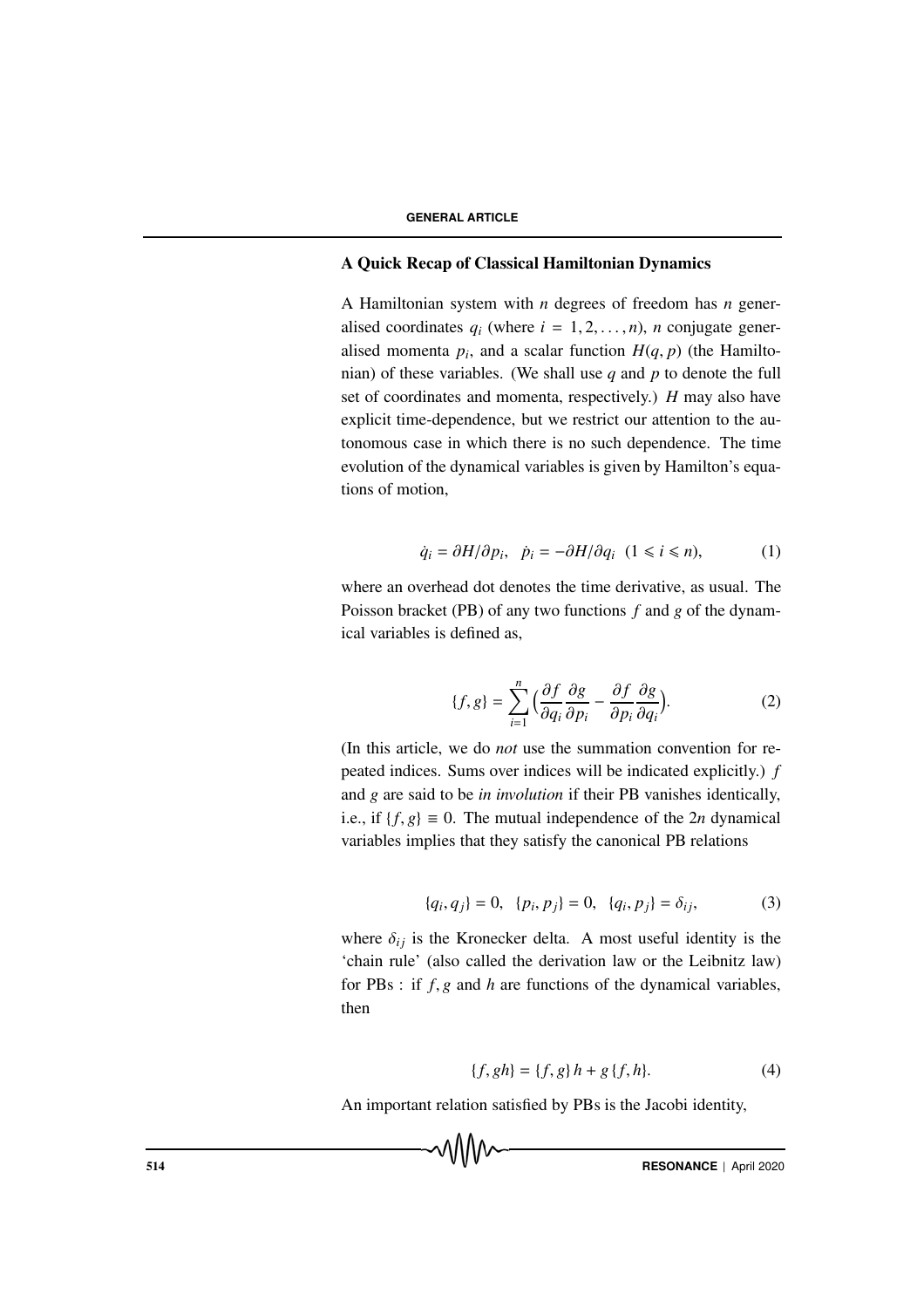$$
\{f, \{g, h\}\} + \{h, \{f, g\}\} + \{g, \{h, f\}\} = 0.
$$
 (5)

Further, if  $f(q)$  and  $g(p)$  are functions of the coordinates and momenta respectively, then

$$
\{f(q),\ p_j\} = \frac{\partial f}{\partial q_j} \text{ and } \{q_i,\ g(p)\} = \frac{\partial g}{\partial p_i}.
$$
 (6)

It follows from (1) that any (differentiable) function  $F(q, p)$  of the dynamical variables satisfies the equation of motion  $dF/dt$ {*F*, *H*}. (Again, we restrict ourselves to the case in which *F* has no explicit *t*-dependence.) A constant of the motion (COM) is any function *F* of the dynamical variables that satisfies the condition  $dF/dt = 0$  on all solution sets of (1). Thus,  $F(q, p)$  is a COM if and only if  ${F, H} = 0$ , i.e., *F* and *H* are in involution. It is obvious that *H*(*q*, *p*) is itself a COM, since {*H*, *H*}  $\equiv$  0.

Hamilton's equations of motion, (1), comprise a set of 2*n* firstorder, coupled, differential equations for the dynamical variables. In general, the equations are nonlinear in these variables. They possess a unique solution set  $(q<sub>i</sub>(t), p<sub>i</sub>(t))$  for a given set of initial values  $(q_i(0), p_i(0))$ . At any subsequent instant of time, the solution set is represented by a point in the space of the 2*n* dynamical variables (called the phase space). As *t* increases, this point traces out a trajectory, a one-dimensional curve, in the phase space. Since *H* is a COM, every phase trajectory must lie on some level surface  $H(q, p) = E$ , where the value of the constant *E* is determined by the given initial values of the dynamical variables. Obviously, every phase trajectory must also lie on the level surfaces of all the COMs, also called the 'first integrals', of the system. This implies that each phase trajectory actually lies on the intersection of these level surfaces. Each level surface is a  $(2n - 1)$ -dimensional hypersurface in the phase space. The intersection of the level surfaces of two different, functionally or algebraically independent constants of the motion (AICOMs) is  $(2n - 2)$ -dimensional, that of any three AICOMs is  $(2n - 3)$ -dimensional, and so on. Since a phase trajectory is a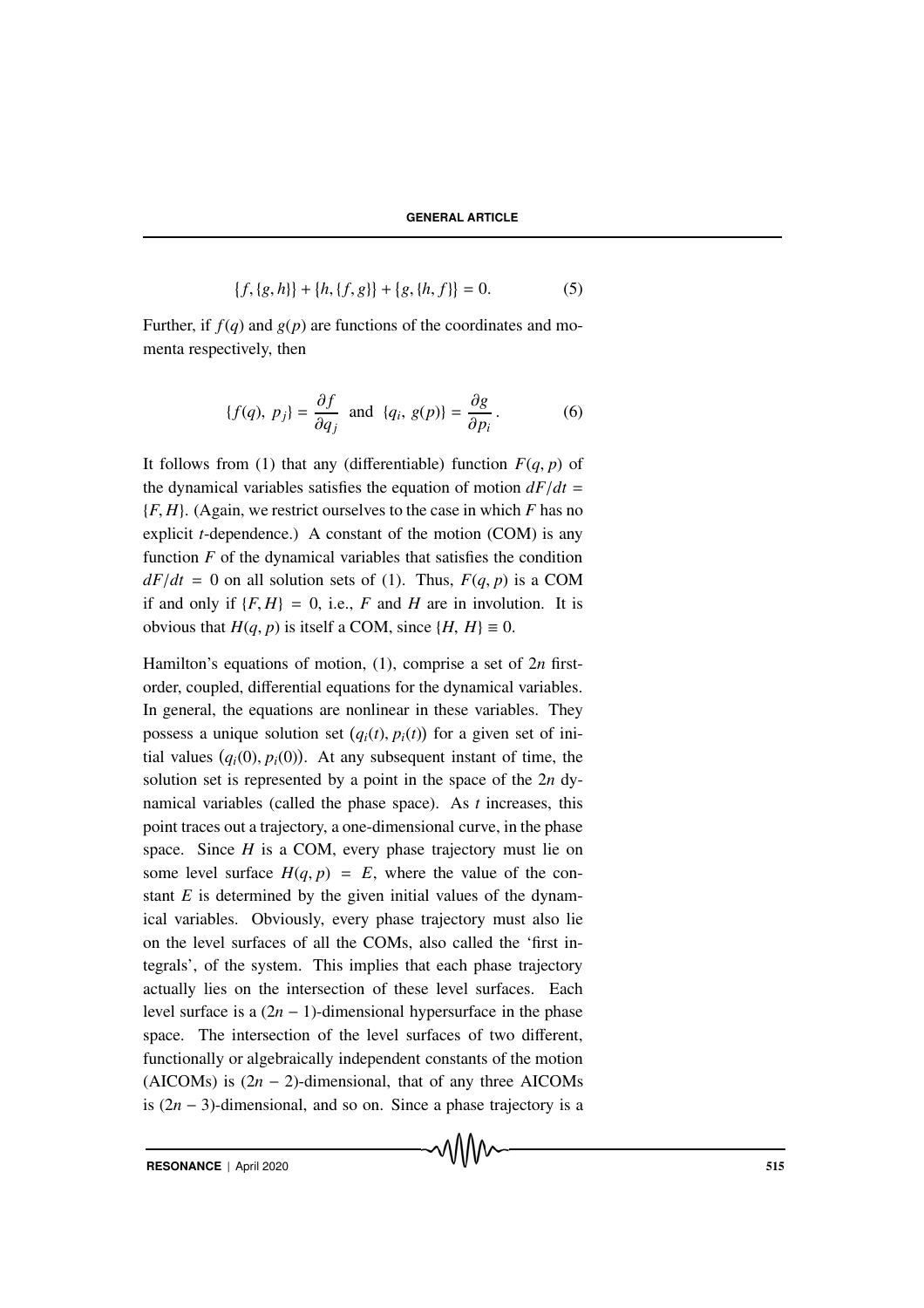1-dimensional object, there can only exist a maximum of (2*n*−1) explicitly time-independent AICOMs for a Hamiltonian system with *n* degrees of freedom.

It follows that a primary task in the solution of Hamilton's equations is to find as many AICOMs as possible. The structure of these equations leads to the following strong result that specifies a necessary and sufficient condition for the full set to be 'integrable'—i.e., given the set of initial values  $(q(0), p(0))$ , for the solutions  $(q(t), p(t))$  to be written in explicit form as functions of *t* for all  $t > 0$ :

• *Liouville-Arnold Condition for Integrability*: A Hamiltonian system with *n* degrees of freedom is integrable if and only if there exist exactly *n* AICOMs,

 $F_1(q, p), F_2(q, p), \ldots, F_n(q, p),$ 

(where  $F_1 = H$ ) *in involution* with each other. It is then guaranteed that there exists a canonical transformation from the set of variables  $(q, p)$  to a new set  $(\theta, I)$  of 'angle' variables  $\theta_i$  and 'action' variables  $I_i$  ( $1 \le i \le n$ ), such that all the 2*n* equations of motion can be solved explicitly.

Since the transformation is canonical, we have

$$
\{\theta_i, \theta_j\} = 0, \ \{I_i, I_j\} = 0, \ \{\theta_i, I_j\} = \delta_{ij}.\tag{7}
$$

The remarkable reduction in the number of AICOMs required for complete integrability, from  $(2n - 1)$  of them to just *n* of them (but in involution with each other), comes about as follows. The transformed Hamiltonian *K* turns out to be a function of the action variables alone, and does not depend on the corresponding angle variables. Hamilton's equations of motion in the new variables simplify to

$$
\begin{array}{rcl}\n\dot{\theta}_i & = & \partial K(I)/\partial I_i & \equiv & \omega_i(I) \\
I_i & = & -\partial K(I)/\partial \theta_i & \equiv & 0\n\end{array}\n\bigg\} \quad (1 \leq i \leq n). \tag{8}
$$

It follows at once that each  $I_i$  is a COM, and hence so is each ω*<sub>i</sub>*(*I*). As a consequence,  $θ_i(t) = ω_i t + θ_i(0)$ . In the  $(2n + 1)$ dimensional extended phase space spanned by the variables  $(\theta, I, t)$ ,

MMM

516 **RESONANCE** | April 2020

The transformed Hamiltonian *K* turns out to be a function of the action variables alone, and does not depend on the corresponding angle variables.

A primary task in the solution of Hamilton's equations is to find as many AICOMs as

possible.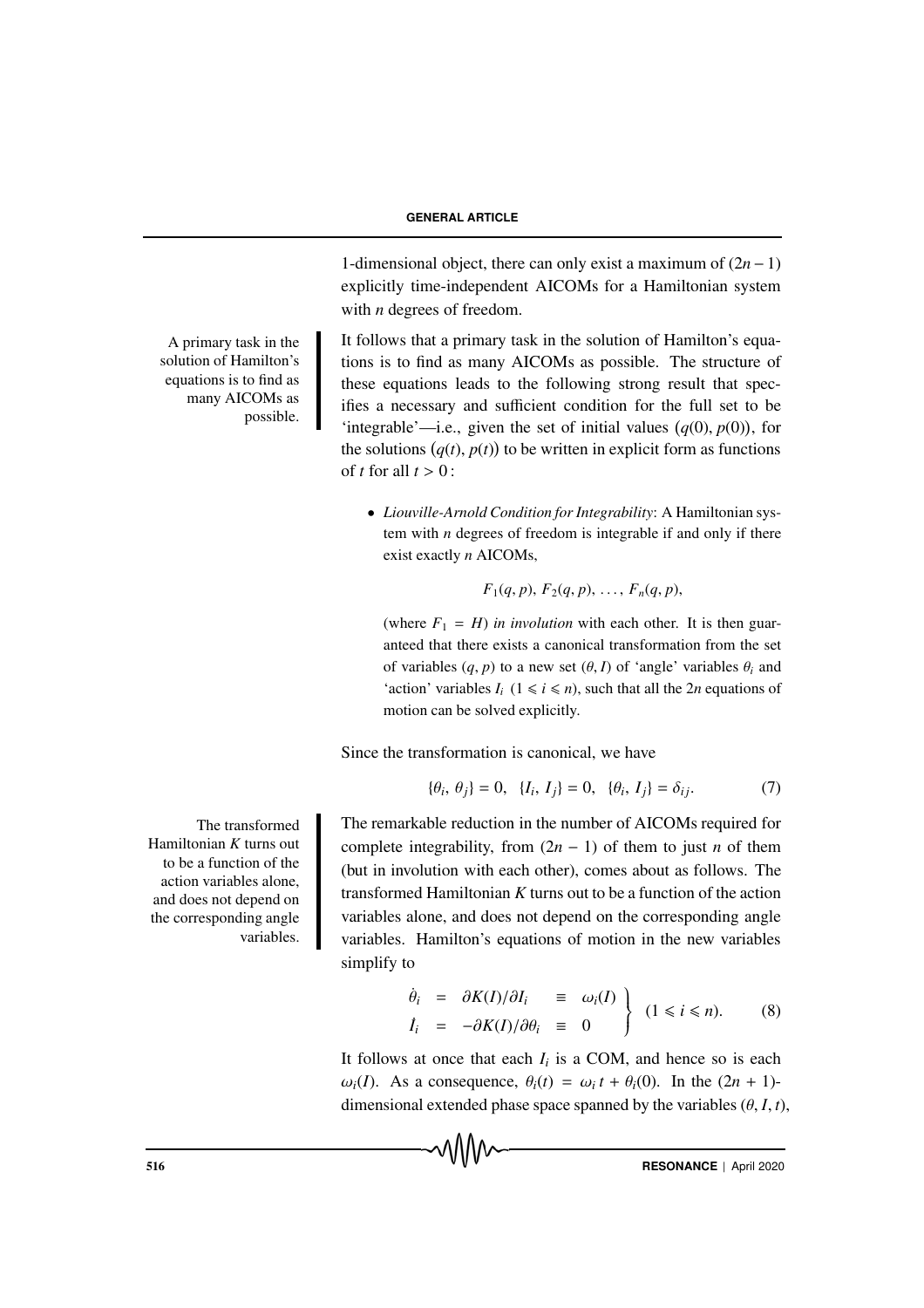we thus have *n* time-independent AICOMs *Ii*, together with *n* explicitly time-dependent AICOMs  $[\theta_i(t) - \omega_i t]$ , where  $1 \le i \le n$ *n*. Hence the system is completely integrated. In principle, all that remains is to invert the canonical transformation to obtain  $(q(t), p(t)).$ 

It is relevant to add the following remarks:

- (i) If the system has *less* than *n* AICOMs in involution, it is not If the system has *less* integrable in the sense described above for at least some initial conditions.
- (ii) The system cannot have *more* than *n* independent AICOMs such that all of them are in involution with each other.
- (iii) The system may (and when integrable, does) have more than *n* AICOMs, but not all of them will be in involution with each other.
- (iv) The Liouville-Arnold condition does not specify *how* the COMs are to be found in any given instance.

We will call a Hamiltonian LA-integrable if the Liouville-Arnold condition stated above is satisfied.

Some further remarks will be of help in understanding the significance of the *n* AICOMs  $I_1, \ldots, I_n$  being in involution with each other. There is a mathematical structure called *symplectic geometry* that is very closely associated with classical Hamiltonian dynamics. The phase space of the variables  $(q_1, \ldots, q_n, p_1, \ldots, p_n)$ is endowed with a certain natural metric  $\omega_{\alpha\beta}$ , where the indices run from 1 to 2*n*. This metric is given by

$$
\omega_{\alpha\beta} = \begin{cases}\n\delta_{n+\alpha,\beta}, & 1 \leq \alpha \leq n \\
-\delta_{\alpha,n+\beta}, & 1 \leq \beta \leq n,\n\end{cases}
$$
\n(9)

and all other components are zero. The Poisson bracket of any two functions of the phase space variables has a simple interpretation in terms of this metric: it is just the 'symplectic scalar product' of the gradients of the functions concerned, i.e.,

**RESONANCE** | April 2020 517

than *n* AICOMs in involution, it is not integrable for at least some initial conditions.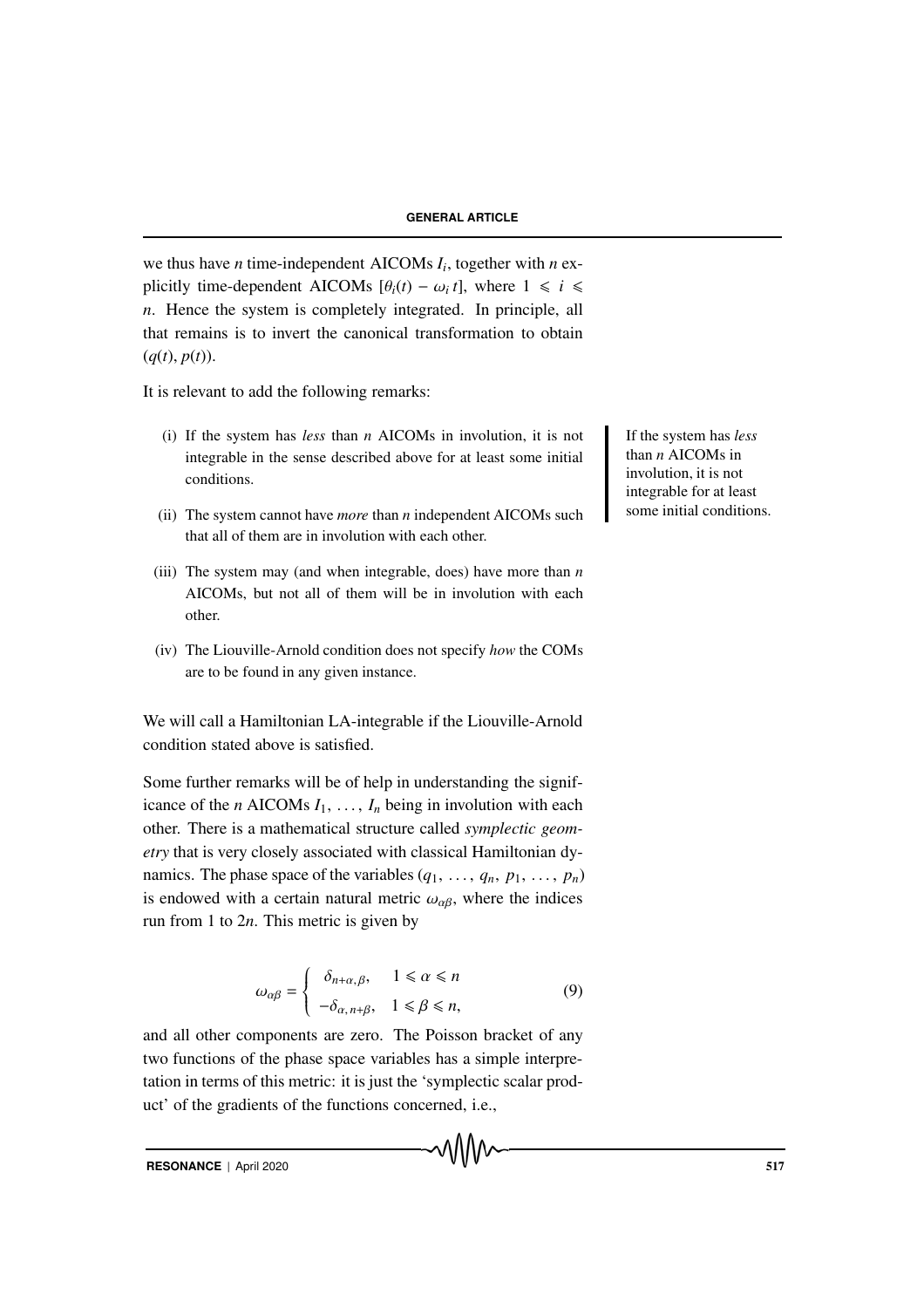$$
\{f, g\} = (\partial_{\alpha} f) \,\omega_{\alpha\beta} \, (\partial_{\beta} g),\tag{10}
$$

where the repeated indices are to be summed over. If *f* and *g* are in involution, their gradients are orthogonal to each other. In other words, their level surfaces are orthogonal to each other. Applied to the action variables  $I_i$  ( $1 \le i \le n$ ), the involution property  ${I_i, I_j} = 0$  implies that the gradients of any  $I_i$  and  $I_j$  (where  $i \neq j$ *j*) are orthogonal to each other in the symplectic sense. As a consequence, the corresponding set of differentials  $(dI_1, \ldots, dI_n)$ forms a 'global' basis that spans the phase space, now restricted to the space of the *n* angles  $\theta_1, \ldots, \theta_n$ . Restricting attention to bounded motion, the latter space is, in general, an *n*-dimensional torus, or *n*-torus for short.

We will not digress here into further details along these lines, as it would take us too far afield.

# The Central Force Problem in 2 and 3 Dimensions

The conventional central force problem involves a classical, nonrelativistic particle of mass *m* moving under the influence of a central force  $\mathbf{F}(\mathbf{r})$  derived from a scalar potential  $V(r)$ , according to

$$
\mathbf{F}(\mathbf{r}) = -\nabla V(r) = -(dV/dr)\,\mathbf{e}_r. \tag{11}
$$

Here **r** is the position vector of the particle,  $r = |\mathbf{r}|$ , and  $\mathbf{e}_r = \mathbf{r}/r$ is the unit vector in the radial direction. The Hamiltonian of the particle is given by

$$
H(\mathbf{r}, \mathbf{p}) = \frac{\mathbf{p}^2}{2m} + V(r),\tag{12}
$$

where  $\mathbf{p} = m \, dr/dt$  is the linear momentum of the particle. The Cartesian components  $x_i$  and  $p_i$  ( $1 \le i \le n$ ) of **r** and **p** may be taken to be the generalised coordinates and momenta, respectively. The cases customarily treated are those corresponding to 2 and 3 spatial dimensions (2*D* and 3*D*). It is easy to establish

The conventional central force problem involves a classical, non-relativistic particle of mass *m* moving under the influence of a central force  $F(r)$  derived from a scalar potential *V*(*r*).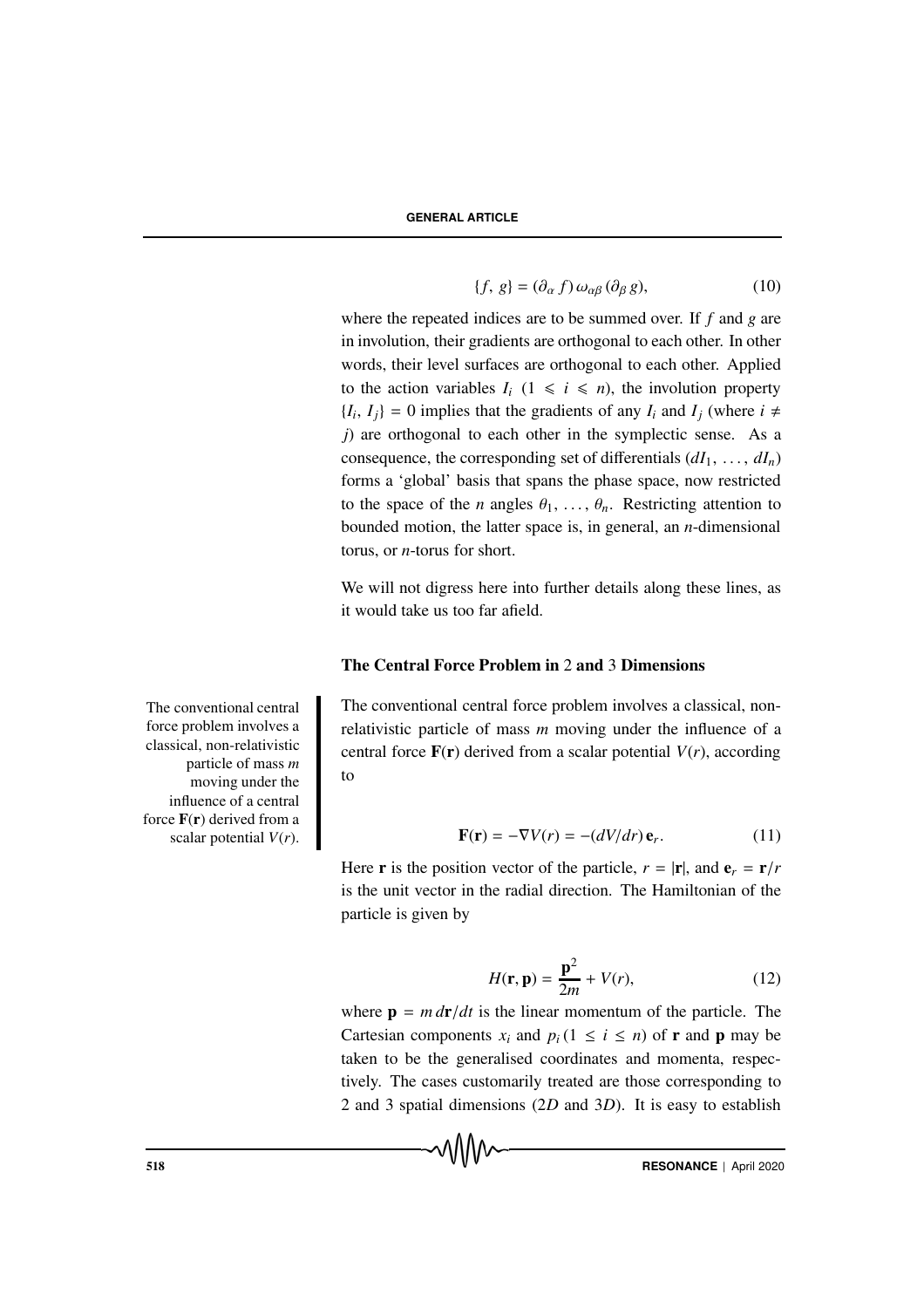that the central force problem is LA-integrable in 2*D* and in 3*D*, as follows.

Consider first the 2*D* case, in which  $r = (x_1^2 + x_2^2)^{1/2}$ . The potential  $V(r)$ , and hence the Hamiltonian, is unchanged (or 'invariant') under any rotation of the coordinate axes about the origin. As is well known, this invariance leads to the conservation of the orbital angular momentum (AM). The AM has only a single component (i.e., it is a scalar) in 2*D*, namely,

$$
L = x_1 p_2 - x_2 p_1. \tag{13}
$$

Using (6), it is straightforward to verify that  $\{H, L\} = 0$ , i.e., that *L* is a COM. (One needs to use the fact that  ${V(r), p_i}$  =  $V'(r) x_j/r$ .) We thus have 2 independent COMs in involution, namely, *H* and *L*. This suffices to guarantee that the Hamiltonian is LA-integrable. For any set of initial conditions, the phase trajectory lies on a 2-dimensional surface in the 4-dimensional phase space. This surface is the intersection of the 3-dimensional hypersurfaces  $H = \text{constant} = E \text{ (say)}$  and  $L = \text{constant} = \ell \text{ (say)}$ . The problem is 'reduced to quadratures'. To specify the motion further, we need to solve the ordinary differential equation,

$$
\frac{m}{2}\left(\frac{dr}{dt}\right)^2 + \frac{\ell^2}{2mr^2} + V(r) - E = 0,\tag{14}
$$

for the radial coordinate *r*, with the appropriate initial conditions.

The problem becomes a little more intricate in 3*D*. The Hamiltonian is as in (12), with  $r = (x_1^2 + x_2^2 + x_3^2)^{1/2}$ . The angular momentum is now a 3-vector (more precisely, an axial vector) **L**, with components

$$
L_1 = x_2 p_3 - x_3 p_2, \ L_2 = x_3 p_1 - x_1 p_3, \ L_3 = x_1 p_2 - x_2 p_1. (15)
$$

The important point is that the components of L are *not* in involution with each other. Instead, they satisfy the PB relations

**RESONANCE** | April 2020 519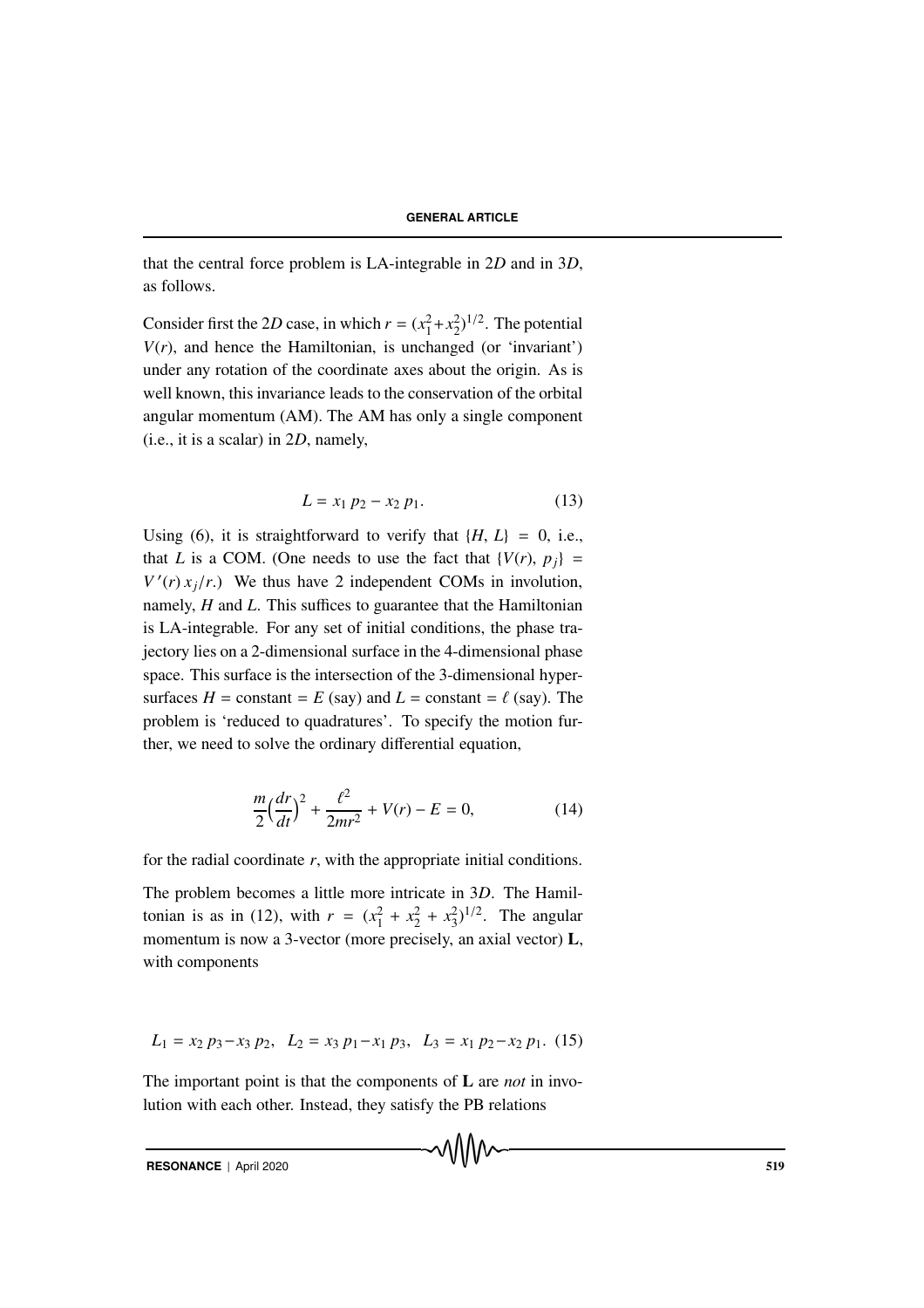$$
\{L_1, L_2\} = L_3, \quad \{L_2, L_3\} = L_1, \quad \{L_3, L_1\} = L_2. \tag{16}
$$

This is, of course, the familiar angular momentum algebra—the Lie algebra of the rotation group *S O*(3) in 3 dimensions: The generators of infinitesimal rotations of the coordinate axes are *represented* here by the components of the orbital AM; and the Lie algebra is *realised* by the PB relations between the generators.

Since the components of  $L$  are not in involution with each other, the AM vector L can contribute only one COM to the set of AICOMs in involution. This can be taken to be any component  $(L \cdot n)$  of L, where n is an arbitrary unit vector. The usual convention is to choose *L*3.

The third AICOM required for LA-integrability in 3*D* is provided by the square of the total angular momentum, given by

$$
L^2 = L_1^2 + L_2^2 + L_3^2. \tag{17}
$$

*L*<sup>2</sup> is a *Casimir invariant*: i.e., it is a COM (as is easily verified) that is in involution with all three generators of rotations,  $L_1, L_2$ and *L*3. Moreover, it is clearly not solely a function of any single component of the AM such as *L*3. The set of three AICOMs in involution, namely  $(H, L_3, L^2)$ , then guarantees that the central force problem in 3*D* is LA-integrable.

The motion in the **But rotational invariance**, which makes *every* component of **L** a COM, does more.  $H, L_1, L_2, L_3$  comprise four AICOMs in the 6-dimensional phase space.  $(L^2$  is not counted in this set because it is a function of the COMs  $L_1, L_2$  and  $L_3$  that have already been included.) Every phase trajectory lies on some 2 dimensional surface that is the intersection of the level surfaces of the four AICOMs  $H, L_1, L_2$  and  $L_3$ . The problem is again reduced to quadratures: the differential equation for the radial coordinate *r* is again given by (14), where  $\ell^2$  now stands for the value of  $L^2$  as given by (17). The motion in the physical 3-dimensional space (the configuration space of the one-particle system at hand) is always restricted to some plane determined by the initial conditions, because the constancy of  $\mathbf{L} = \mathbf{r} \times \mathbf{p} = m\mathbf{r} \times d\mathbf{r}/dt$  implies

physical 3-dimensional space is always restricted to some plane determined by the initial conditions, because the constancy of  $L = \mathbf{r} \times \mathbf{p} = m\mathbf{r} \times d\mathbf{r}/dt$ implies that the plane formed by the instantaneous position vector r and its increment *d*r remains the same as time elapses.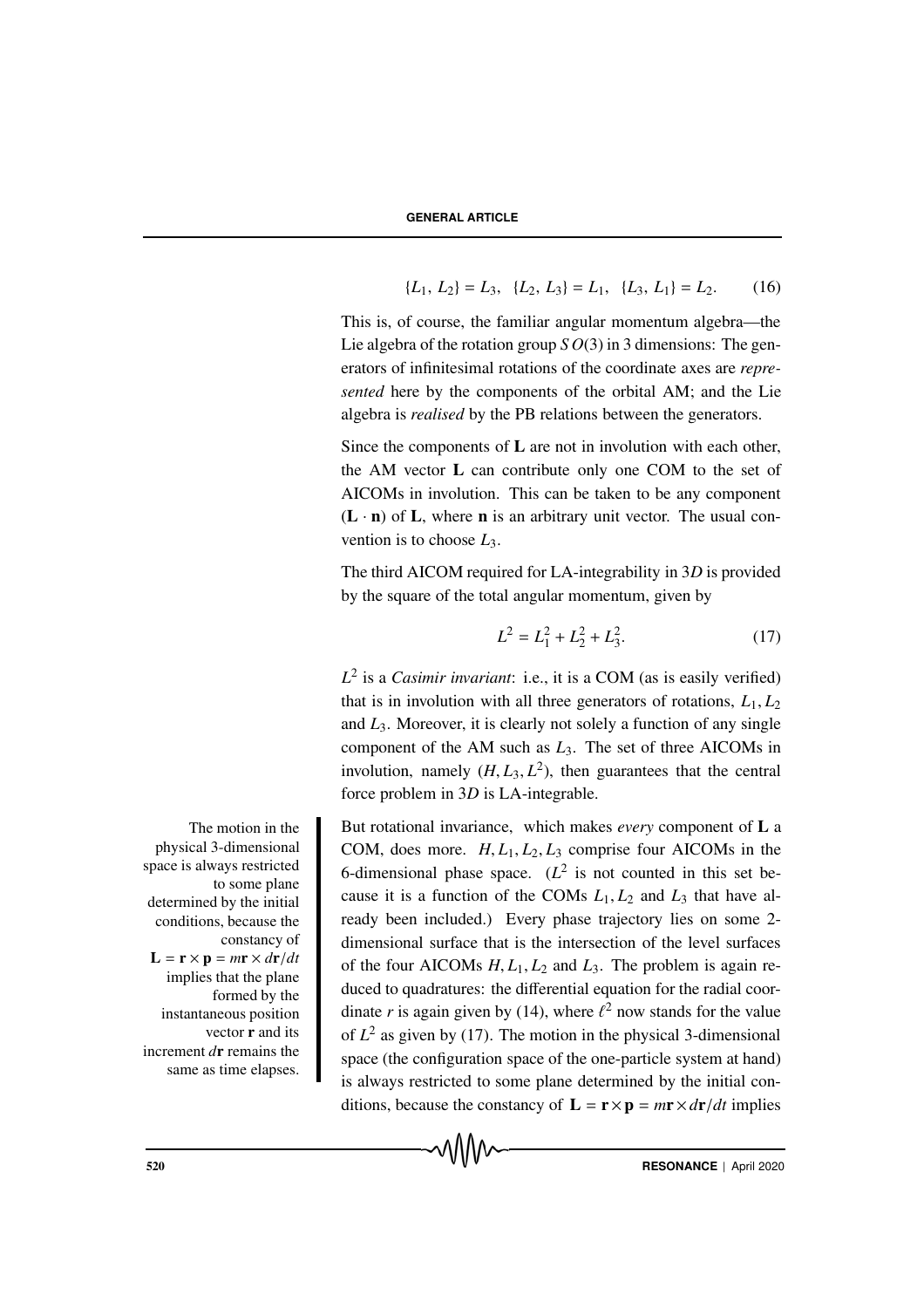that the plane formed by the instantaneous position vector  $\mathbf r$  and its increment *d*r remains the same as time elapses.

The interesting question that arises naturally is: What happens to the central force problem if the spatial dimensionality *n* increases beyond 3? What is the role played by rotational invariance via the conservation of orbital angular momentum? We now address these questions.

# Integrability of the *n*-dimensional Case

Consider a particle of mass *m* moving under the influence of a central potential  $V(r)$  in *n*-dimensional space, where *n* is any positive integer  $> 3$ . The Hamiltonian is the same as in (12), but **r** and **p** now have Cartesian components  $(x_1, \ldots, x_n)$  and  $(p_1, \ldots, p_n)$ , respectively. These dynamical variables satisfy the canonical PB relations given by (3), with  $q_i \equiv x_i$ .

- (i) Is *H* LA-integrable, i.e., are there exactly *n* AICOMs in involution?
- (ii) Further, is *H super-integrable*, which requires the existence of *s* AICOMs with no explicit *t*-dependence, where  $n < s \le 2n - 1$ ? If so, what is the value of *s*?

As in the 3D case, we note that *H* is unchanged under rotations about the origin of coordinates in *n*-dimensional space. The corresponding generators of rotations, the components of the orbital angular momentum, must be COMs. Unlike 3D, however, the orbital AM is not a vector, but an antisymmetric tensor of rank 2. Its Cartesian components are given by:

$$
L_{ij} = x_i p_j - x_j p_i \ (1 \le i, j \le n). \tag{18}
$$

Since  $L_{ii} \equiv 0$  and  $L_{ij} = -L_{ji}$ , we only need to deal with the *n*  $\binom{n}{2} = \frac{1}{2}n(n-1)$  components  $L_{ij}$  where  $1 \le i \le j \le n$ .  $\binom{n}{r}$  $\binom{n}{r}$  is the modern notation for  ${}^nC_r$ , and we will use this notation.] The 3D case corresponds to the identification

$$
(L_1, L_2, L_3) \equiv (L_{23}, -L_{13}, L_{12}) \quad (3D case). \tag{19}
$$

```
RESONANCE | April 2020 521
```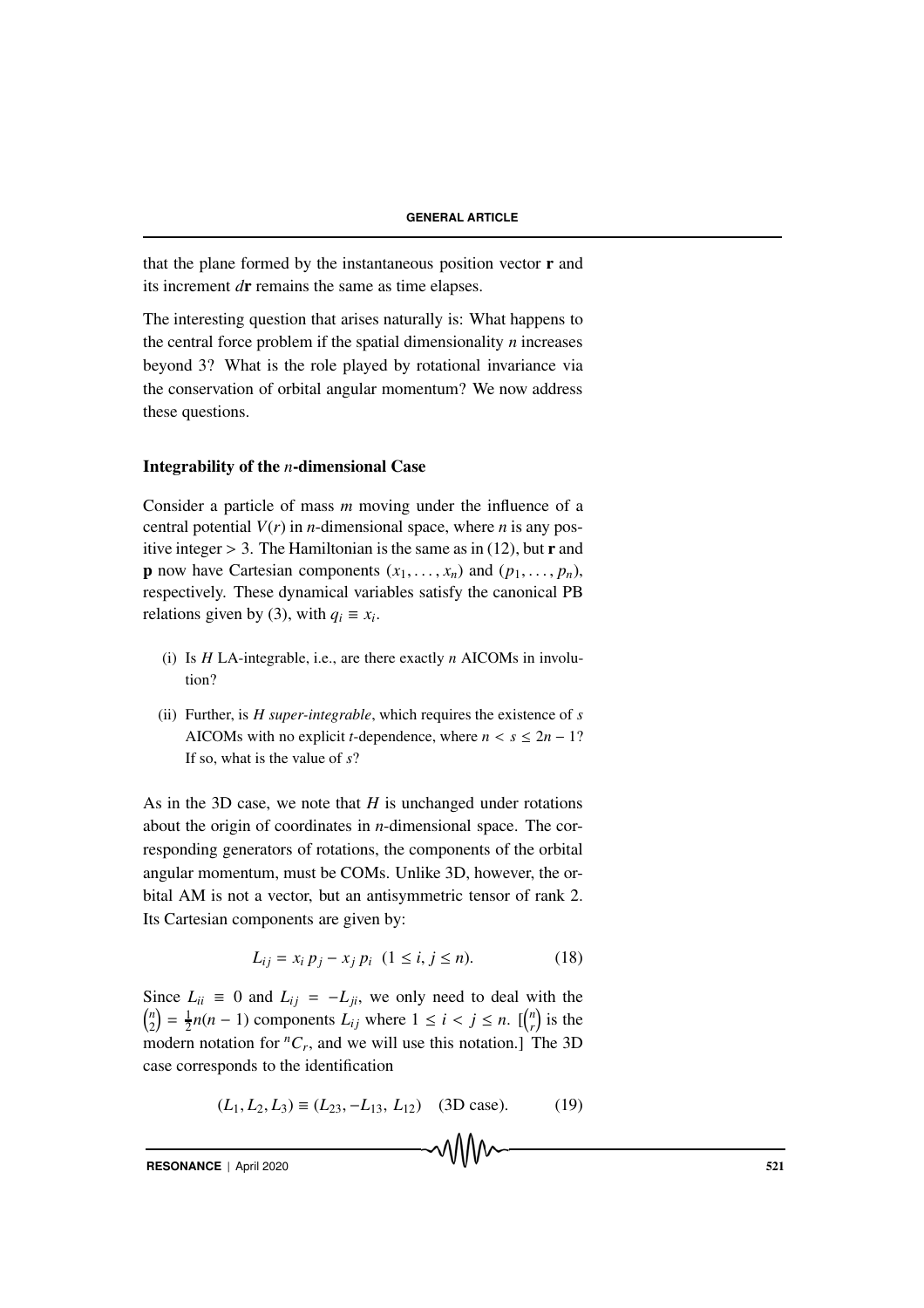# **GENERAL ARTICLE**

The AM reduces to a vector **L** in that case alone: note that  $\binom{n}{2}$  $\binom{n}{2} = n$ for  $n = 3$ . Returning to the *n*D case, we may use the canonical PBs (3) and the defining relation (18), to verify that  $\{L_{ij}, H\} = 0$ for each component of the AM tensor. The set  $\{L_{ii}\}\$ thus provides  $\binom{n}{2}$  $\binom{n}{2}$  COMs. But this seems to pose a problem, because *n*  $\binom{n}{2}$  = 2*n* = 10 already for *n* = 5; and when *n* > 5, the number of components  $\binom{n}{2}$  $\binom{n}{2}$  is greater than the dimensionality 2*n* of the phase space itself! In fact,  $\binom{n}{2}$  $\binom{n}{2}$  increases *quadratically* with increasing *n*, while 2*n* increases linearly. Since  $2n - 1$  is the upper bound on the possible number of *t*-independent AICOMs, it follows that all the *Li j*'s *cannot* be algebraically (or functionally) independent of each other. There *must* exist identities connecting different members of the set, reducing the number of algebraically independent members to a certain value *r* that increases no faster than linearly with *n*. We will return to this point in the next section.

We need to find, first, the Poisson bracket algebra satisfied by the components of the AM. Once again, using the defining relation (18), the chain rule (4) and the canonical PBs (3), we get

$$
\{L_{ij}, L_{kl}\} = \delta_{ik} L_{jl} + \delta_{jl} L_{ik} - \delta_{il} L_{jk} - \delta_{jk} L_{il}.
$$
 (20)

This is the angular momentum algebra in *n* dimensions, i.e., it is the Lie algebra  $\mathfrak{so}(n)$  of the infinitesimal generators of the Lie group  $SO(n)$ , here represented by the components of the orbital AM as given by (18). It follows immediately from (20) that

$$
\{L_{ij}, L_{kl}\} = 0 \text{ when } i, j, k, l \text{ are all unequal.} \tag{21}
$$

When there is a common index between the first pair and the second pair, the PB is non-vanishing. For instance, if  $i = k$  and  $j, l$ are distinct and unequal to *i*, we have

$$
\{L_{ij}, L_{il}\} = L_{jl}.\tag{22}
$$

We can now write down the set of components of the AM that are in involution with each other. This set is not unique, but the *number* of elements it has is unique. Suppose the dimensionality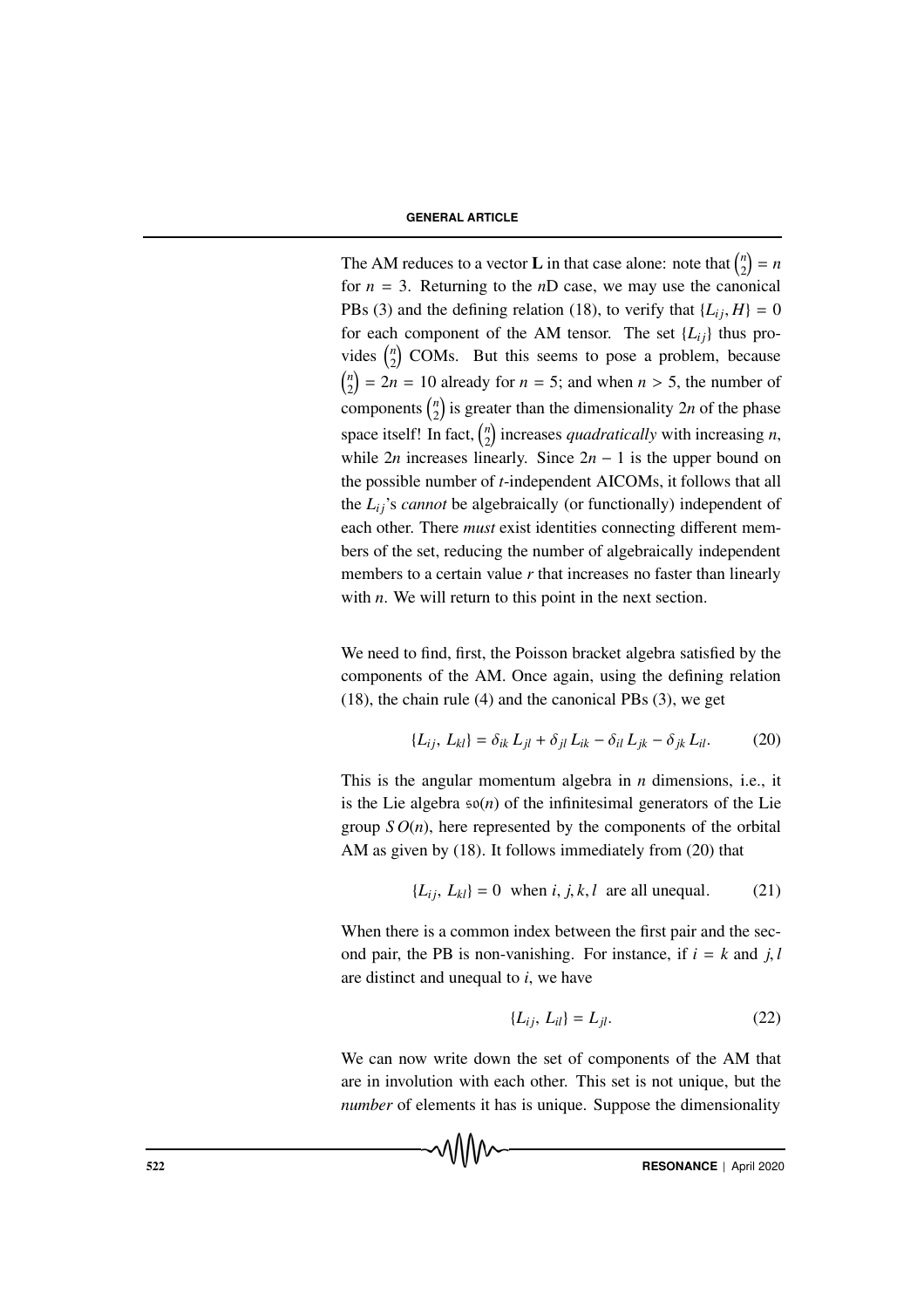is even, so that  $n = 2v$  where v is a positive integer. A possible set in involution that immediately suggests itself is the following one with 'non-overlapping' indices,

$$
L_{12}, L_{34}, L_{56}, \ldots, L_{2\nu-1, 2\nu}.\tag{23}
$$

A little thought shows that no other component  $L_{ij}$  can be in involution with the set of components listed in (23). Hence this set represents a maximal set of components in involution. Note that there are exactly  $v = \frac{1}{2}n$  members in this set. These components form what is known as the *Cartan sub-algebra* of the Lie algebra so(2ν). The *rank* of this Lie algebra is ν. Now suppose *n* is odd, so that  $n = 2v + 1$ . The set (23) is again a maximal set of components in involution. An alternative set in this case would be

$$
L_{23}, L_{45}, L_{67}, \ldots, L_{2v, 2v+1}.\tag{24}
$$

Once again, there are exactly  $\nu$  members in either set, but now  $v = \frac{1}{2}(n-1)$ . Either of the sets (23) or (24) comprises the Cartan sub-algebra of the Lie algebra  $\mathfrak{so}(2\nu + 1)$ . It is more convenient to choose the set in (24) when *n* is odd, and we shall do so. The rank of this Lie algebra is also *ν*. Thus, we have obtained  $v = \frac{1}{2}n$ (respectively,  $\frac{1}{2}(n-1)$ ) AICOMs in involution with each other, when *n* is even (respectively, odd).

Next, we seek mutually independent *functions* of the  $L_{ij}$ 's that are in involution with each other, as well as with the alreadyidentified AICOMs in (23) (respectively, (24)). Clearly, these functions must also involve  $L_{ij}$ 's that are *not* in these lists—or else, they would not be functionally independent of the  $L_i$ <sup>'</sup>s already counted in as AICOMs in involution. In analogy with the 3*D* case, we may turn to the Casimir invariants of the Lie algebras  $\mathfrak{so}(2\nu)$  or  $\mathfrak{so}(2\nu+1)$  for this purpose. These invariants are COMs that are (i) functions of the  $L_{ij}$ 's, and (ii) in involution with all  $\binom{n}{2}$  $\binom{n}{2}$  of them. Now, it follows from a result in the theory of It follows from a result Lie algebras that the number of independent Casimir invariants is equal to the rank of the algebra. In the present instance, the rank is given by  $v = \left[\frac{1}{2}n\right]$ , the largest integer  $\leq \frac{1}{2}n$ . It turns out that the corresponding Casimir invariants are symmetric polynomial

in the theory of Lie algebras that the number of independent Casimir invariants is equal to the rank of the algebra.

**RESONANCE** | April 2020 523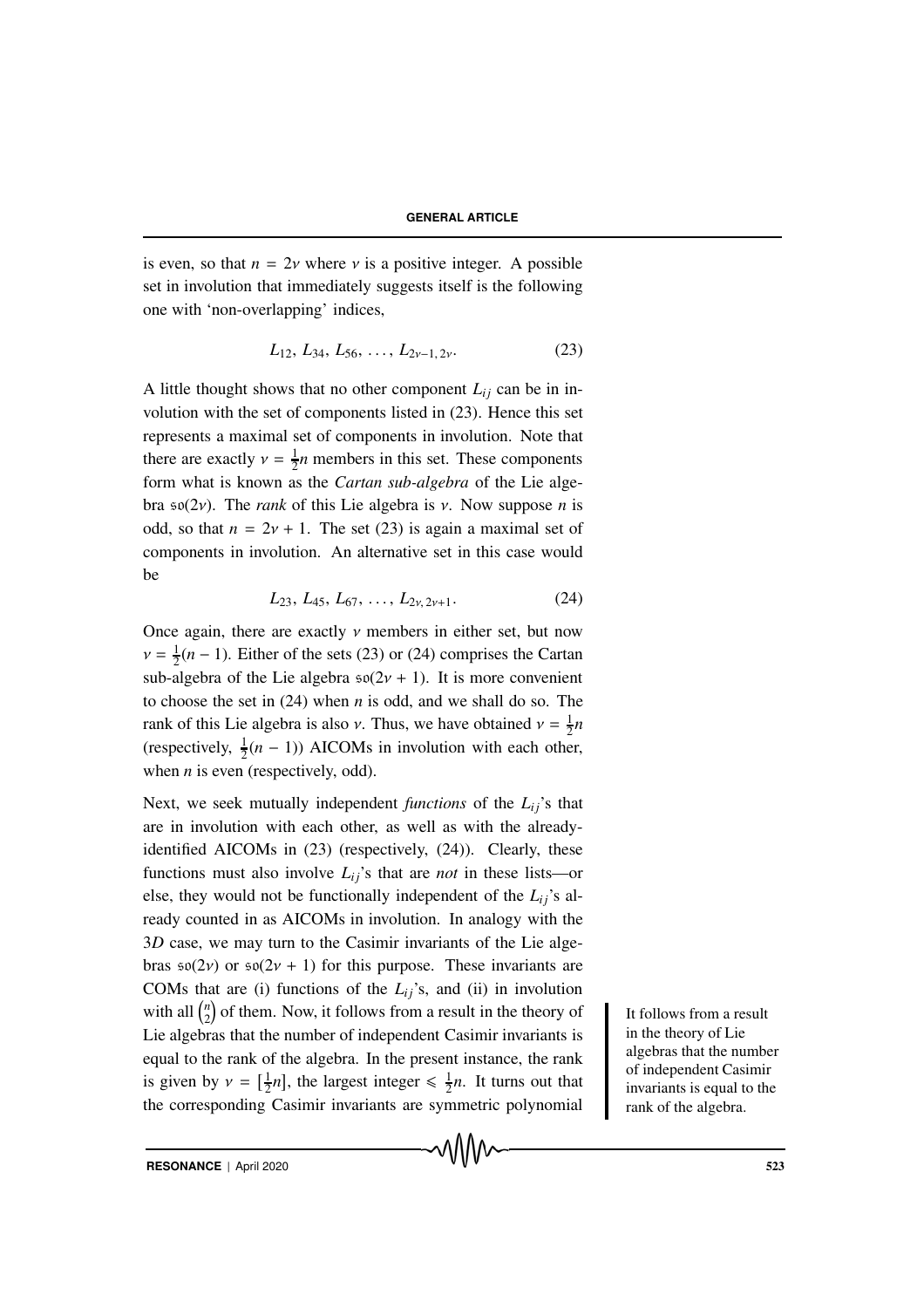functions of the  $L_{ii}$ 's of the following orders. For  $n = 2v$ , the orders are  $2, 4, \ldots, 2\nu - 2$ , and also  $\nu$ ; while for  $n = 2\nu + 1$ , the orders are 2, 4,..., 2ν. (These are the so-called *Betti numbers* of the groups  $SO(2v)$  and  $SO(2v+1)$ , respectively.) In principle, the Casimir invariants, the  $L_{ij}$ 's in (23) or (24), and the Hamiltonian suffices to form a set of exactly *n* AICOMs in involution. This is the number needed for LA-integrability of the central force problem in *n* dimensions. It is more convenient and instructive, however, to replace the Casimir invariants with a set of AICOMs that are *quadratic* functions of the  $L_{ij}$ 's. The latter fulfil all the requirements specified, and their mutual functional independence is manifest (see [2] in 'Suggested Reading').

Consider the partial sum of squares of the  $L_{ij}$ 's

$$
C_N = \frac{1}{2} \sum_{i,j=1}^N L_{ij}^2,
$$
 (25)

where *N* is any positive integer  $\ge 2$ . Using the algebra (20) and the chain rule (4), it is straightforward to check that

$$
\{C_N, L_{ij}\} \begin{cases}\n= & 0 \quad \text{for } N \leq i < j \quad \text{or} \quad i < j \leq N, \\
\neq & 0 \quad \text{for } i \leq N < j.\n\end{cases}\n\tag{26}
$$

The cases of even *n* and odd *n* differ slightly from each other. When *n* is an even number (=  $2v$ ), consider the set of  $v$  COMs given by,

$$
C_2, C_4, C_6, \ldots, C_{2v}.
$$
 (27)

It is evident that these quantities are algebraically independent of each other (since new components of the AM are involved whenever *N* increases). Using (26), it is straightforward to check that they are in involution with each other and with each of the AM components in (23). But  $C_2$  is just  $L_{12}^2$ , and must be omitted because it is solely a function of the first member  $L_{12}$  of the set in (23). This leaves  $v - 1$  AICOMs ( $C_4$  to  $C_{2v}$ ) that are in involution with each other. Together with the set of AM components listed in (23), we thus have  $v + v - 1 = n - 1$  AICOMs in involution with each other. When the Hamiltonian *H* in (12) is also included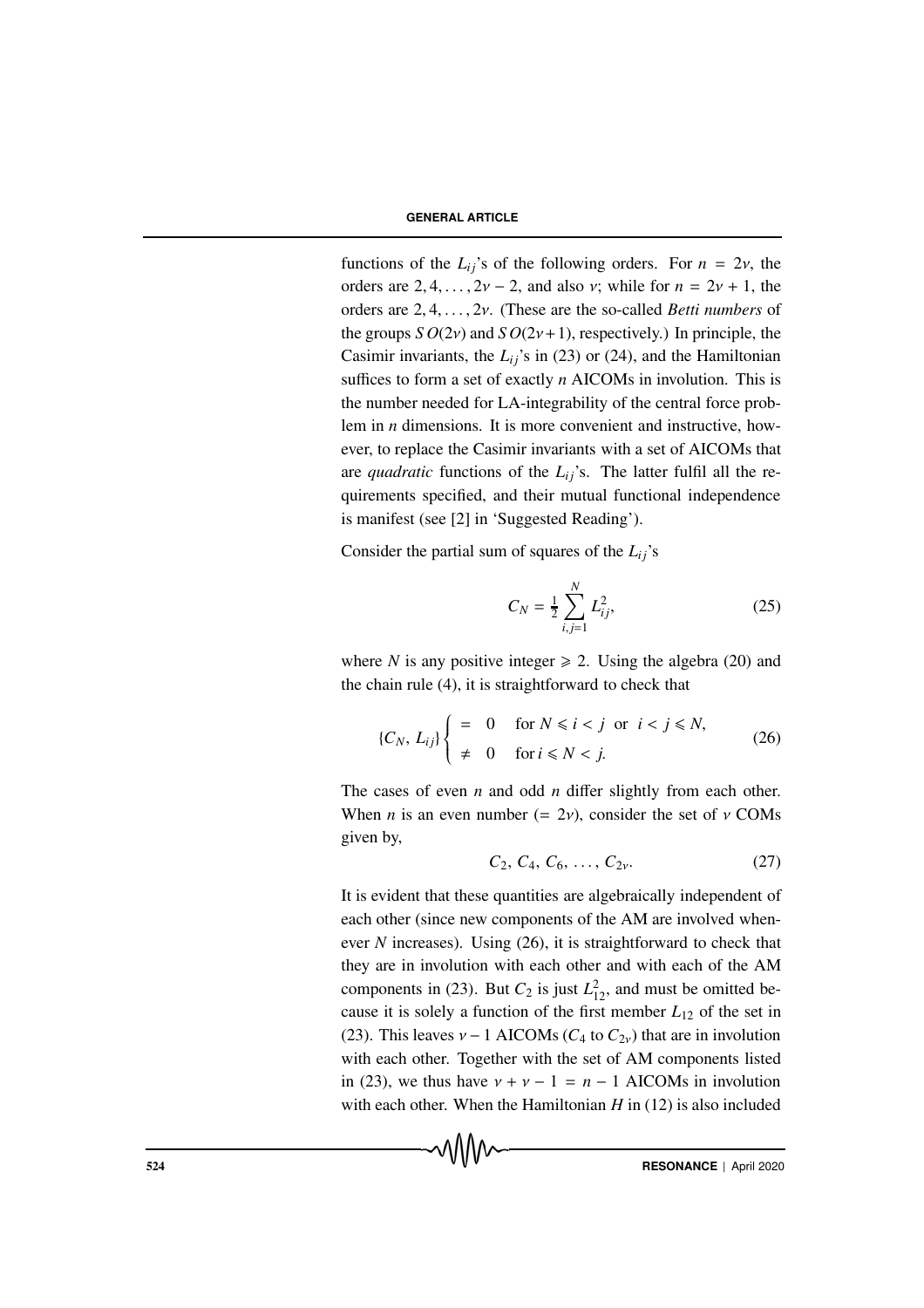in the set, we get precisely *n* AICOMs in involution (the largest number possible), namely,

$$
\underbrace{H,}_{1} \underbrace{L_{12}, L_{34}, \dots, L_{2\nu-1,2\nu}}_{\nu}, \underbrace{C_4, C_6, \dots, C_{2\nu}}_{\nu-1}.
$$
 (28)

The criterion for LA-integrability is satisfied. The central force problem in any even number of dimensions is, therefore, integrable.

When *n* is an odd number  $(= 2v + 1)$ , the maximal set of AICOMs in involution may be chosen as follows (see [2]): the  $\nu$  AM components listed in (24), the  $\nu$  quadratic forms in (27), and the Hamiltonian. This yields  $v + v + 1 = n$  AICOMs in involution with each other (the largest number possible), namely,

$$
\underbrace{H,}_{1} \underbrace{L_{23}, L_{45}, \ldots, L_{2v,2v+1}}_{v}, \underbrace{C_2, C_4, \ldots, C_{2v}}_{v}.
$$
 (29)

Hence the central force problem in any odd number of dimensions is also LA-integrable.

## Super-integrability in the *n*-dimensional Case

Next, we turn to the question of super-integrability of the central force problem in *n* dimensions. Exactly how many explicitly time-independent AICOMs  $(= s)$  are there in this instance? As already mentioned, all the  $\binom{n}{2}$  $\binom{n}{2}$  components of the AM cannot be algebraically independent, and there must exist identities between them. We must, therefore, find, first, the number *r* of independent components among the set of  $L_{ij}$ 's. As we have an explicit expression for the orbital AM components in terms of the coordinates and momenta, it is not difficult to find the simple identity satisfied by these components.

Consider the product

$$
L_{12} L_{34} = (x_1 p_2 - x_2 p_1)(x_3 p_4 - x_4 p_3). \tag{30}
$$

A little algebra shows that we may write this in the form

$$
L_{12} L_{34} = L_{13} L_{24} - L_{14} L_{23}.
$$
 (31)

**RESONANCE** | April 2020 525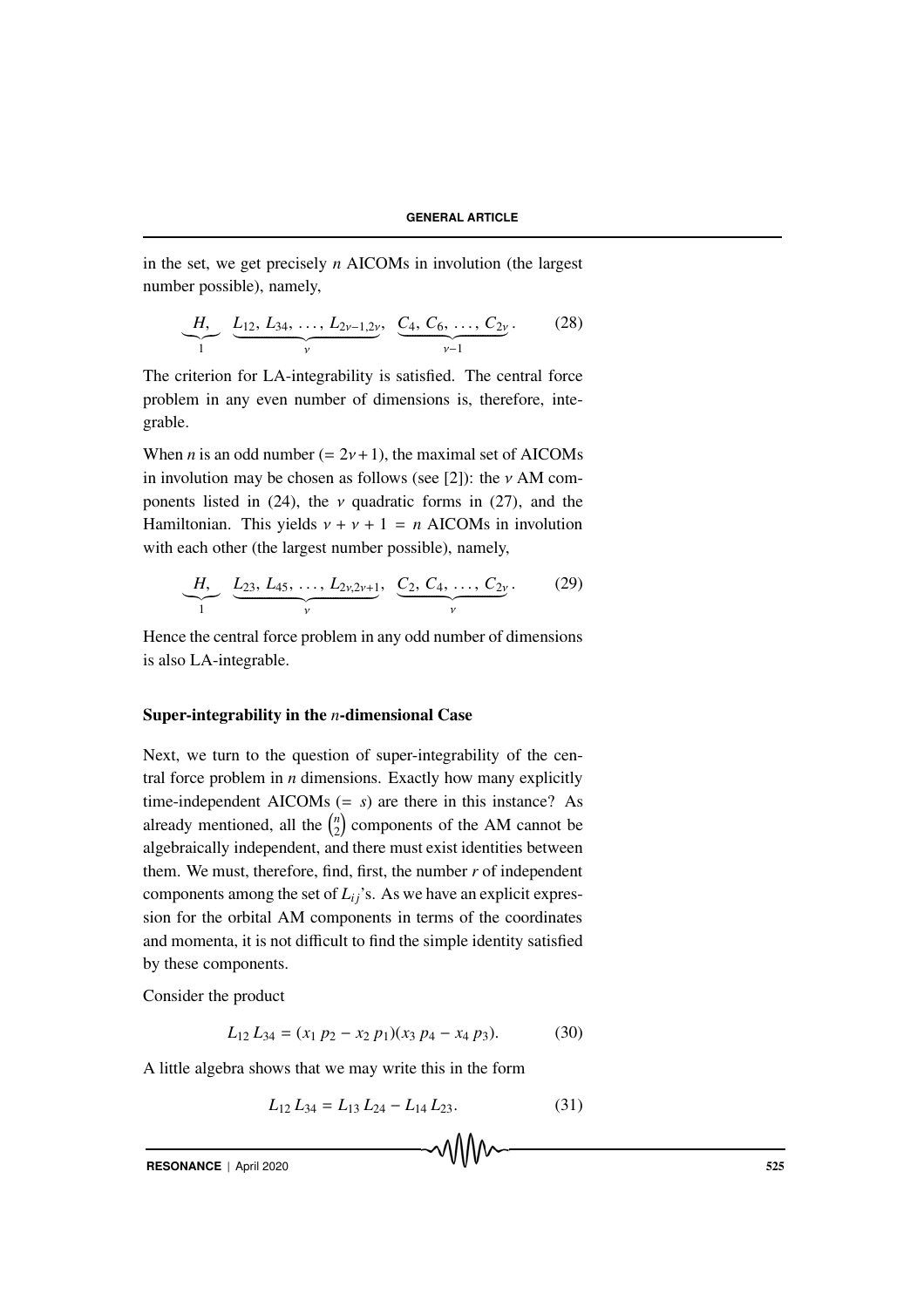Since 1, 2, 3, 4 are distinct indices, we may replace them with the distinct indices  $i, j, k, l$  to obtain the identity

$$
L_{ij} L_{kl} = L_{ik} L_{jl} - L_{il} L_{jk}.
$$
 (32)

Equation (32) is satisfied whenever *i*, *j*, *k*, *l* are distinct indices, for all values of the indices from 1 to *n*. When any two of the indices are equal, the identity reduces to a triviality. Note that all six pairwise combinations of the four indices *i*, *j*, *k*, *l* occur in (32). Hence the AM component corresponding to any pair can be written in terms of the other five components.

A remark is in order here on the nature of the identity (32). We know that the components of the AM satisfy the Lie algebra so(*n*), and that they are the infinitesimal generators of the Lie group *S O*(*n*). One might imagine that (32) is a general relation between these generators that is valid for all representations of the latter. This is not so; (32) is representation-dependent. We shall not digress into further technical details here. In the case of interest to us, namely, the representation of the orbital AM in terms of canonical coordinates and momenta in phase space, the validity of the relation has been established explicitly.

We must now determine the actual number of *independent* identities of the form (32), and subtract it from  $\binom{n}{2}$  $\binom{n}{2}$  to arrive at the number *r* of independent AM components. Once again, all relations of the form (32) cannot be independent! There are  $\binom{n}{4}$  $\binom{n}{4}$  ways of choosing 4 distinct indices *i*, *j*, *k*, *l* from *n* indices, and each choice leads to a relation like (32). But  $\binom{n}{4}$  $\binom{n}{4}$  exceeds the number *n*  $\binom{n}{2}$  of components  $L_{ij}$  for all  $n > 6$ .

A brute force method of finding the number *r* of functionally independent  $L_{ij}$ 's is as follows. Write down the  $\binom{n}{2}$ 2 × 2*n Jacobian matrix* of the  $\binom{n}{2}$  $\binom{n}{2}$  components  $L_{12}, L_{13}, \ldots, L_{n-1,n}$  with respect to the 2*n* phase space variables  $x_1, \ldots, x_n, p_1, \ldots, p_n$ . By elementary row operations, reduce to zero all the elements of as many rows as possible. The number of such rows is the nullity of the matrix, while the number of the rest of the rows is the rank of the matrix. This rank is precisely  $r$ , the number of algebraically independent components of the AM tensor. We have carried out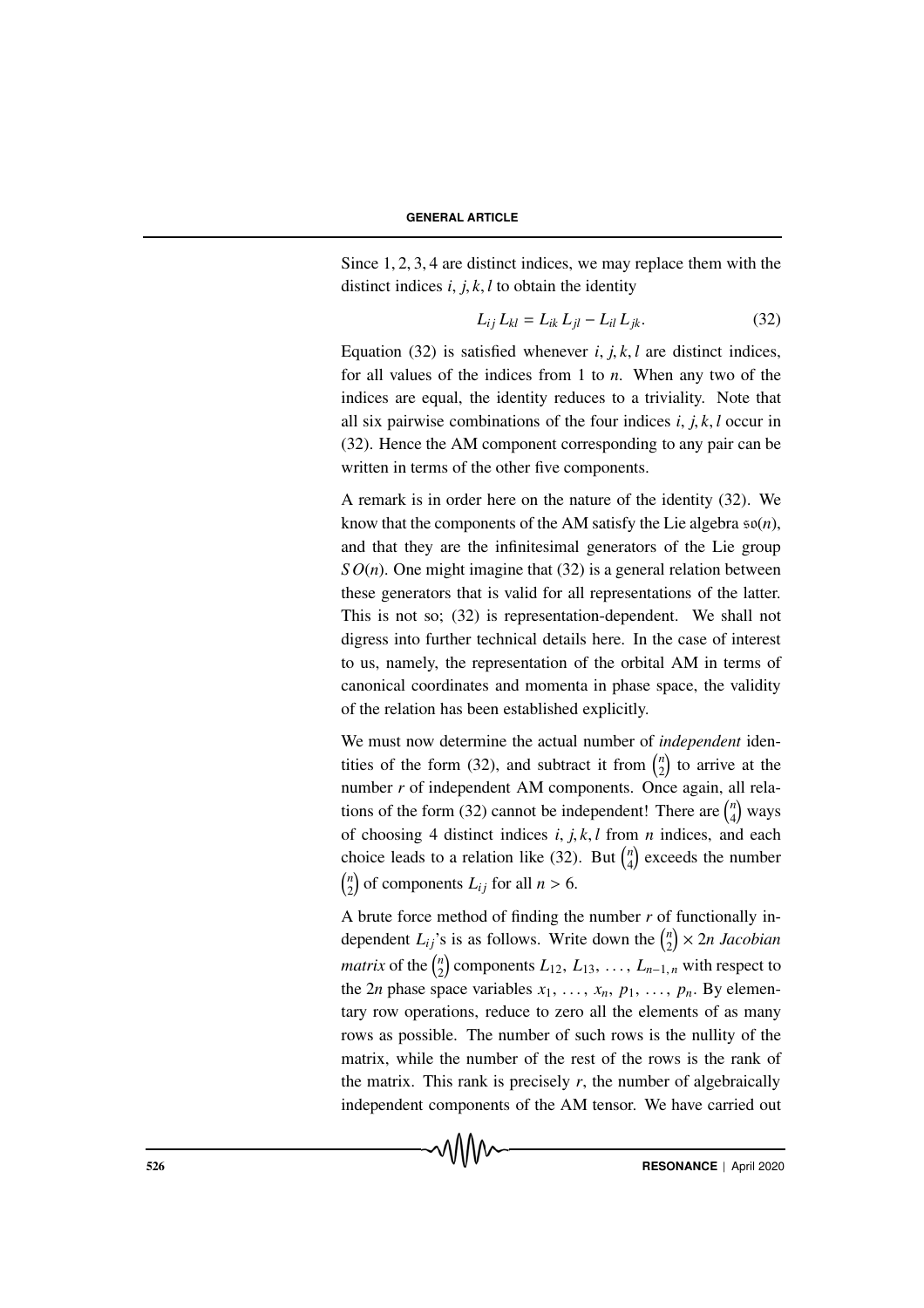this exercise using the *RowReduce* package in *Mathematica* for the cases from  $n = 3$  up to  $n = 7$ . The results fit the formula  $r = 2n - 3$ .

Alternatively, we first deduce the number  $\mu(n)$  of independent identities of the form (32) among the  $L_{ij}$ 's as follows.  $\mu(n)$  can at best be a quadratic in  $n$ , to match (and to compensate for) the quadratic dependence on *n* of the total number of components, which is  $\binom{n}{2}$ <sup>n</sup><sub>2</sub>). We know that  $\mu(2) = 0$  (there is only one component,  $L_{12}$ , in 2D) and  $\mu(3) = 0$  (there is no relation between  $L_{12}$ ,  $L_{13}$  and *L*<sub>23</sub> in 3D). Therefore,  $\mu(n)$  must be of the form  $c(n-2)(n-3)$ , where *c* is a constant. We know, further, that  $\mu(4) = 1$ , because there is a single relation (31) between the  $L_{ij}$ 's in this case. This yields  $c = \frac{1}{2}$ , so that

$$
\mu(n) = \frac{1}{2}(n-2)(n-3) = \binom{n-2}{2}.
$$
\n(33)

Hence the number of functionally independent components of the AM tensor in *n* dimensions is

$$
r = \binom{n}{2} - \binom{n-2}{2} = 2n - 3. \tag{34}
$$

But there is a simple and direct argument that yields the value of *r* directly. Pick any one of the indices from 1 to *n*, say 1 (the same argument works for any other choice). We then have  $n - 1$ independent components of the form  $L_{1i}$ , where *j* runs from 2 up to *n*. No member of this set can be written entirely in terms of the other members of the set. Now pick any index other than 1, say 2 (the same argument works for any other choice). We then have *n*−2 independent components of the form  $L_{2k}$ , where *k* runs from 3 up to *n*. Once again, none of these components can be written entirely in terms of the members of the sets  $\{L_1, 2 \le j \le n\}$  and  ${L_{2k}$ ,  $3 \le k \le n}$ . Therefore, these two sets comprise a total of  $n-1 + n-2 = 2n-3$  functionally independent components. Every other component  $L_{ik}$ , where  $2 \le j \le n$  and  $3 \le k \le n$ , can be written in terms of these  $2n - 3$  independent components by virtue of the identity (32): we have, explicitly,

$$
L_{jk} = (L_{1j}L_{2k} - L_{1k}L_{2j})/L_{12}.
$$
 (35)

**RESONANCE** | April 2020 527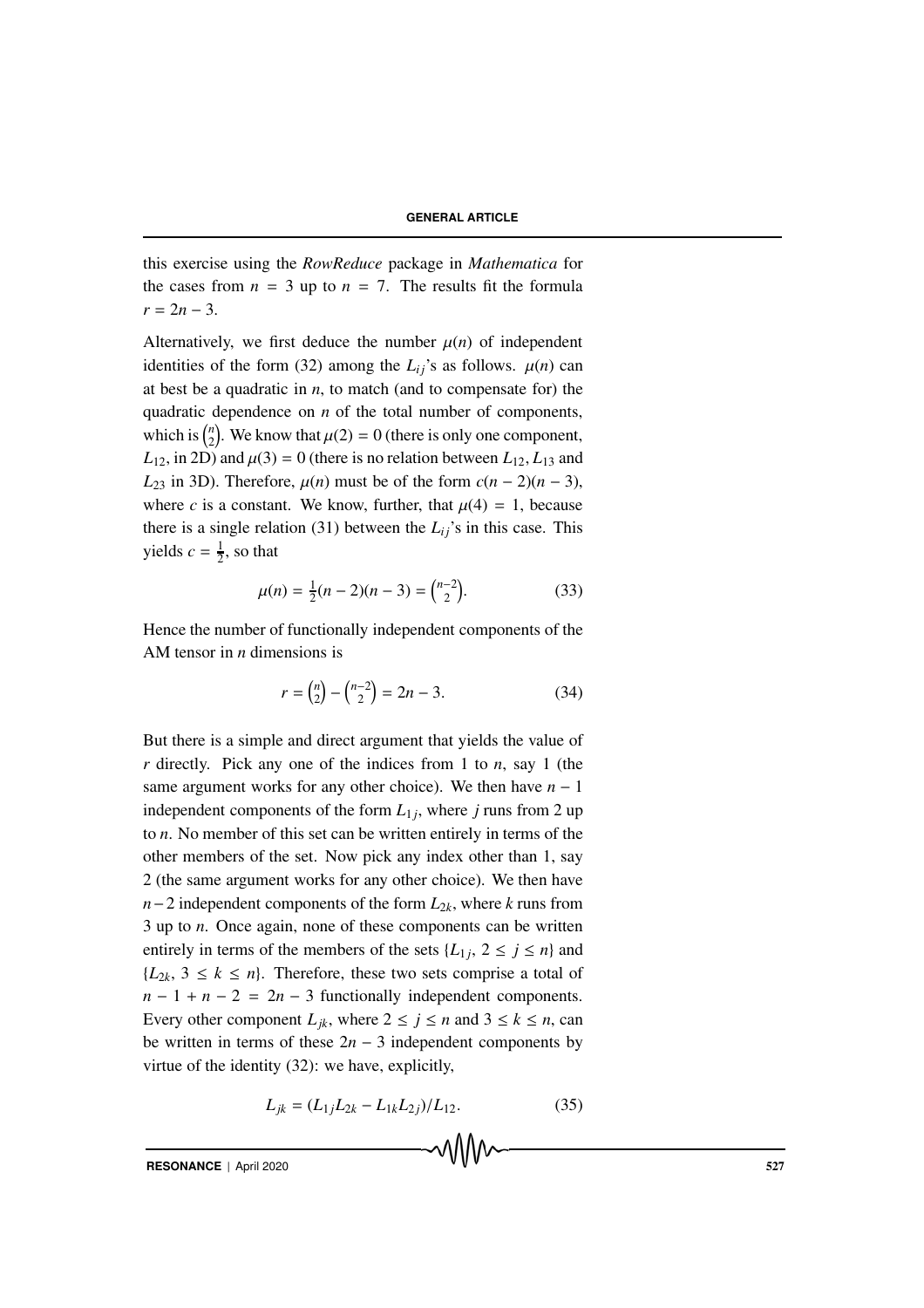**GENERAL ARTICLE**

| (a)            | (b)                  | (c)                    | (d)           | (e)            | (f)            | (g)   |
|----------------|----------------------|------------------------|---------------|----------------|----------------|-------|
| Space          | of<br>No.            | <sub>of</sub><br>No.   | # of in-      | COMs           | Indep.         | Phase |
| dim.           | comps.               | relns.                 | dep. $L_{ij}$ | in             | COMs           | space |
|                | $L_{ij}$             | bet. $L_{ij}$          | (r)           | involn.        | (s)            | dim.  |
| $\overline{2}$ |                      |                        |               | $\overline{2}$ | $\overline{2}$ | 4     |
| 3              | 3                    | $\theta$               | 3             | 3              | 4              | 6     |
| $\overline{4}$ | 6                    | 1                      | 5             | $\overline{4}$ | 6              | 8     |
| 5              | 10                   | 3                      | $\tau$        | 5              | 8              | 10    |
| 6              | 15                   | 6                      | 9             | 6              | 10             | 12    |
| $\overline{7}$ | 21                   | 10                     | 11            | 7              | 12             | 10    |
| .              | .                    | .                      | .             |                |                | .     |
| n              | 'n<br>$\overline{2}$ | $n-2$<br>$\mathcal{D}$ | $2n - 3$      | n              | $2n - 2$       | 2n    |

Table 1. Number of COMs involving the orbital angular momentum in various dimensions.

alone suffices to make the general central force problem in *n* dimensions just one AICOM short of maximal super-integrability. This proves rigorously that the number of independent AM components is precisely  $r = 2n - 3$ , corroborating (34).

We are ready, finally, to deduce the extent of super-integrability that the central force problem in *n* dimensions possesses, owing Rotational invariance to the conservation of orbital angular momentum. Recall that the problem has already been shown to be LA-integrable for both even and odd values of *n*. We now find that *H* and  $\{L_{ij}\}\$ together provide

$$
s = 1 + r = 2n - 2 \tag{36}
$$

*t*-independent AICOMs. We conclude that: *Rotational invariance alone su*ffi*ces to make the general central force problem in n dimensions just one AICOM short of maximal super-integrability*.

*Table* 1 summarises the various numbers involved for different values of *n*.

As in 3D, the path of the particle subjected to a central force in *n*D remains confined to some (2-dimensional) plane in *n*-dimensional space, for any set of initial conditions. A simple way to establish this is as follows. Let  $r(0)$  and  $p(0)$  be the initial position and momentum vectors of the particle. The dynamics is unchanged by rotations of the coordinate axes about the origin. Rotate the coordinate axes about the origin till  $r(0)$  lies along the 1-direction.

MMM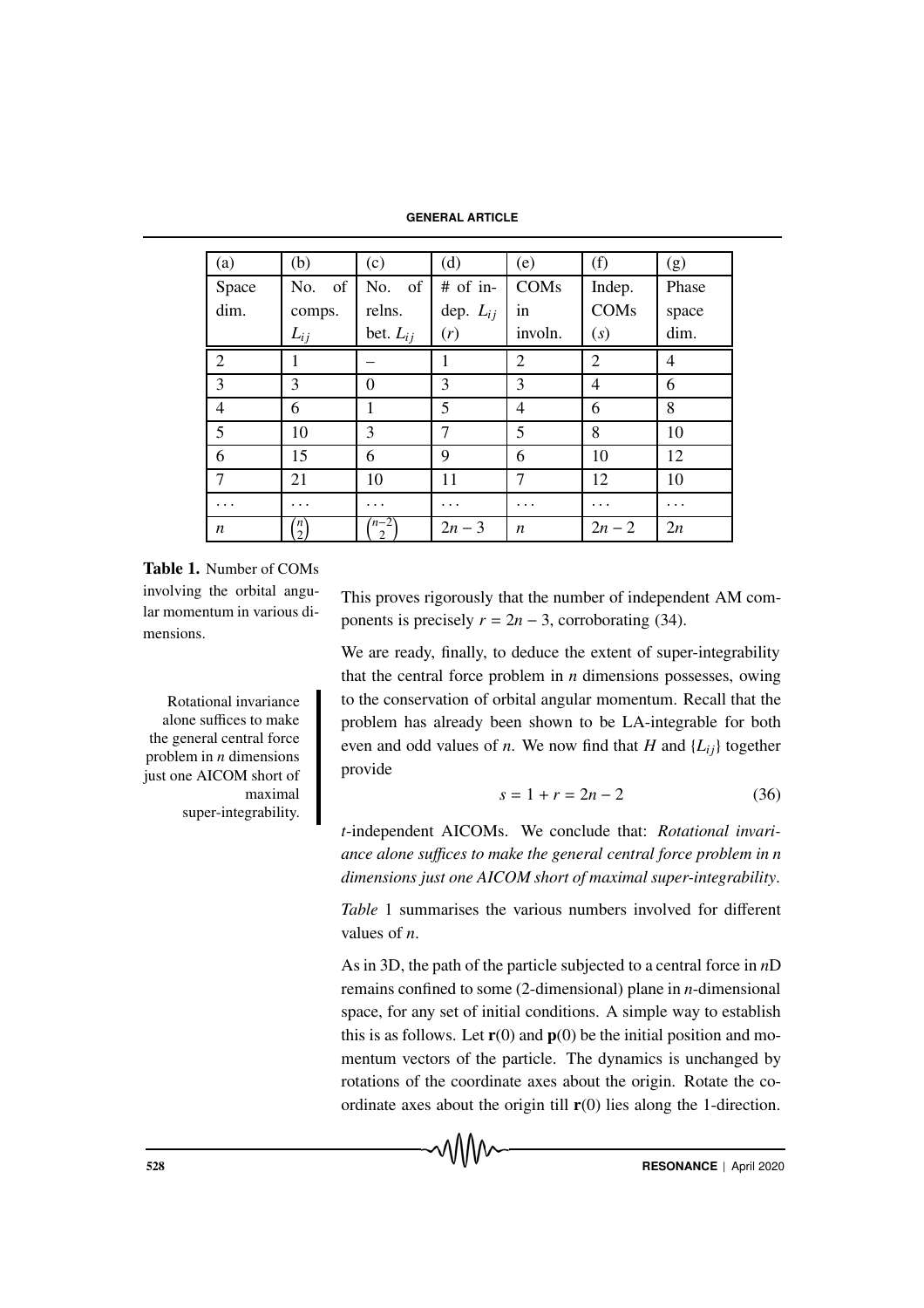Then  $x_1(0) \neq 0$ , while  $x_2(0) = \cdots = x_n(0) = 0$ . Next, resolve  $p(0)$  into a component  $p_1(0)$  along the 1-direction, and a component  $\mathbf{p}_{\perp}(0)$  normal to this direction. Now rotate the coordinate axes about the 1-axis till the 2-axis coincides with the direction of  $\mathbf{p}_{\perp}(0)$ . Thus, the initial position and momentum have components

$$
\mathbf{r}(0) = (x_1(0), 0, 0, \dots, 0), \n\mathbf{p}(0) = (p_1(0), p_2(0), 0, \dots, 0). \qquad (37)
$$

Hamilton's equations for the position coordinates are

$$
\dot{x}_i = \partial H/\partial p_i = p_i/m, \quad 1 \le i \le n. \tag{38}
$$

Setting  $t = 0$ , we find that  $\dot{x}_i(0) = 0$  for  $3 \le i \le n$ . As both  $x_i$  (3  $\le i \le n$ ) and its time derivative vanish at  $t = 0$ , these coordinates never 'take off', and remain equal to zero for all *t*. The path of the particle is confined to the  $(x_1, x_2)$  plane. That is, the path of the particle in configuration space is a planar curve.

This conclusion is corroborated by looking at the components of the momentum. Hamilton's equations give

$$
\dot{p}_i = -\partial H/\partial x_i = -x_i V^{'}(r)/r, \quad 1 \le i \le n. \tag{39}
$$

Again, setting  $t = 0$  we find that  $\dot{p}_i(0) = 0$  for  $2 \le i \le n$ . Since we already know that  $p_i(0) = 0$  for  $3 \le i \le n$ , we may conclude that  $p_i(t)$  remains equal to zero for all time for these components. (Note that we cannot draw the same conclusion for  $p_2(t)$ , since  $p_2(0) \neq 0$  in general.) The motion, therefore, occurs entirely in the  $(x_1, x_2, p_1, p_2)$  subspace of the  $(2n)$ -dimensional phase space.

What kind of path does the particle follow in the  $(x_1, x_2)$  plane of What kind of path does configuration space? The answer depends on the potential  $V(r)$ . Once again, the problem is reduced to quadratures: the radial coordinate satisfies the same equation as it does in 2D and 3D, namely, (14). The quantity  $\ell^2$  is again the value of the square of the total AM, which is now given by

$$
L^2 \equiv C_n = \frac{1}{2} \sum_{i,j=1}^n L_{ij}^2.
$$
 (40)

the particle follow in the  $(x_1, x_2)$  plane of configuration space? The answer depends on the potential *V*(*r*).

**RESONANCE** | April 2020 529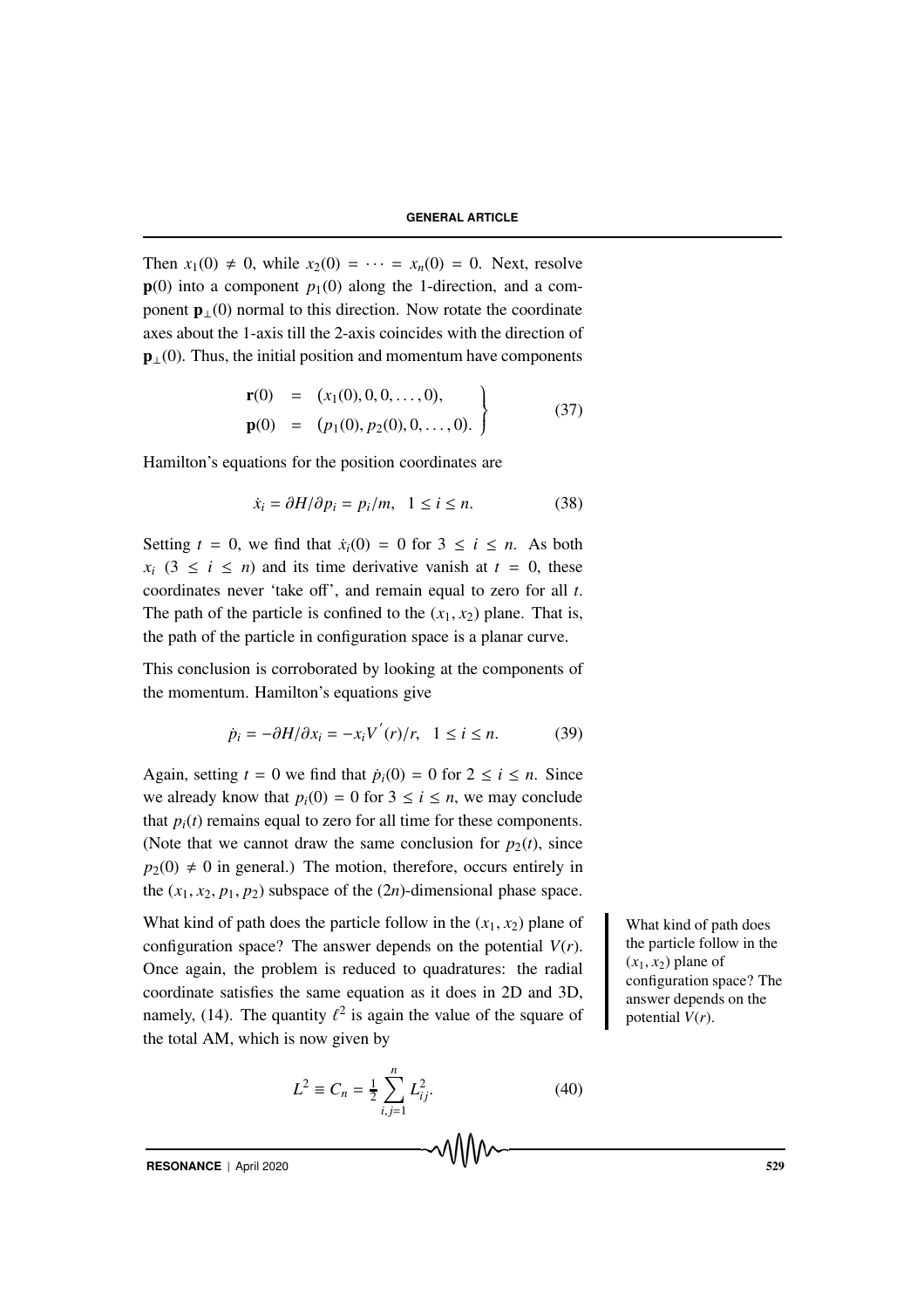Whether (14) can be solved *analytically* or not depends on the potential  $V(r)$ . For certain special potentials, this is possible, and we then have maximal super-integrability  $(s = 2n - 1)$ . The reason why this happens lies in the existence of some extra symmetry ('dynamical symmetry') in the problem, over and above rotational symmetry. The most prominent examples of this possibility are the cases of the 1/*r* potential, or the Kepler problem, and the  $r^2$  potential, or the *n*-dimensional isotropic harmonic oscillator. We will consider, below, the former of these two cases, as the symmetry involved here is less manifest in this instance than it is in the latter. (It turns out to be a nonlinear realisation of the symmetry.)

# The Kepler Problem in 3 Dimensions

Let us recapitulate briefly the standard Kepler problem in 3D, in order to prepare the ground for the problem in *n*D (which is the focus of our attention here). The Hamiltonian of the Kepler problem is

$$
H(\mathbf{r}, \mathbf{p}) = \frac{\mathbf{p}^2}{2m} - \frac{\kappa}{r},\tag{41}
$$

where  $\kappa$  is a positive constant. (We restrict our attention to an attractive potential, as this is the case relevant to bounded motion in space.) It is a standard exercise in classical mechanics to show that the negative energy  $(E < 0)$  solutions of the equations of motion correspond to periodic motion in elliptical orbits satisfying Kepler's three laws of planetary motion.

We are interested here in the super-integrability of the Hamiltonian (41). It is well known that this is brought about by the existence of another vector COM besides the angular momentum L, namely, the Laplace-Runge-Lenz vector given by

$$
\mathbf{A} = (\mathbf{p} \times \mathbf{L}) - \frac{m\kappa \mathbf{r}}{r}.
$$
 (42)

It is straightforward to verify that the PB {A, *H*} vanishes identically. (In doing so, it is helpful to replace  $-\kappa/r$  with  $H-p^2/(2m)$ .) On the face of it, it appears that we now have too many COMs to

√∖∧∧∼

530 **RESONANCE** | April 2020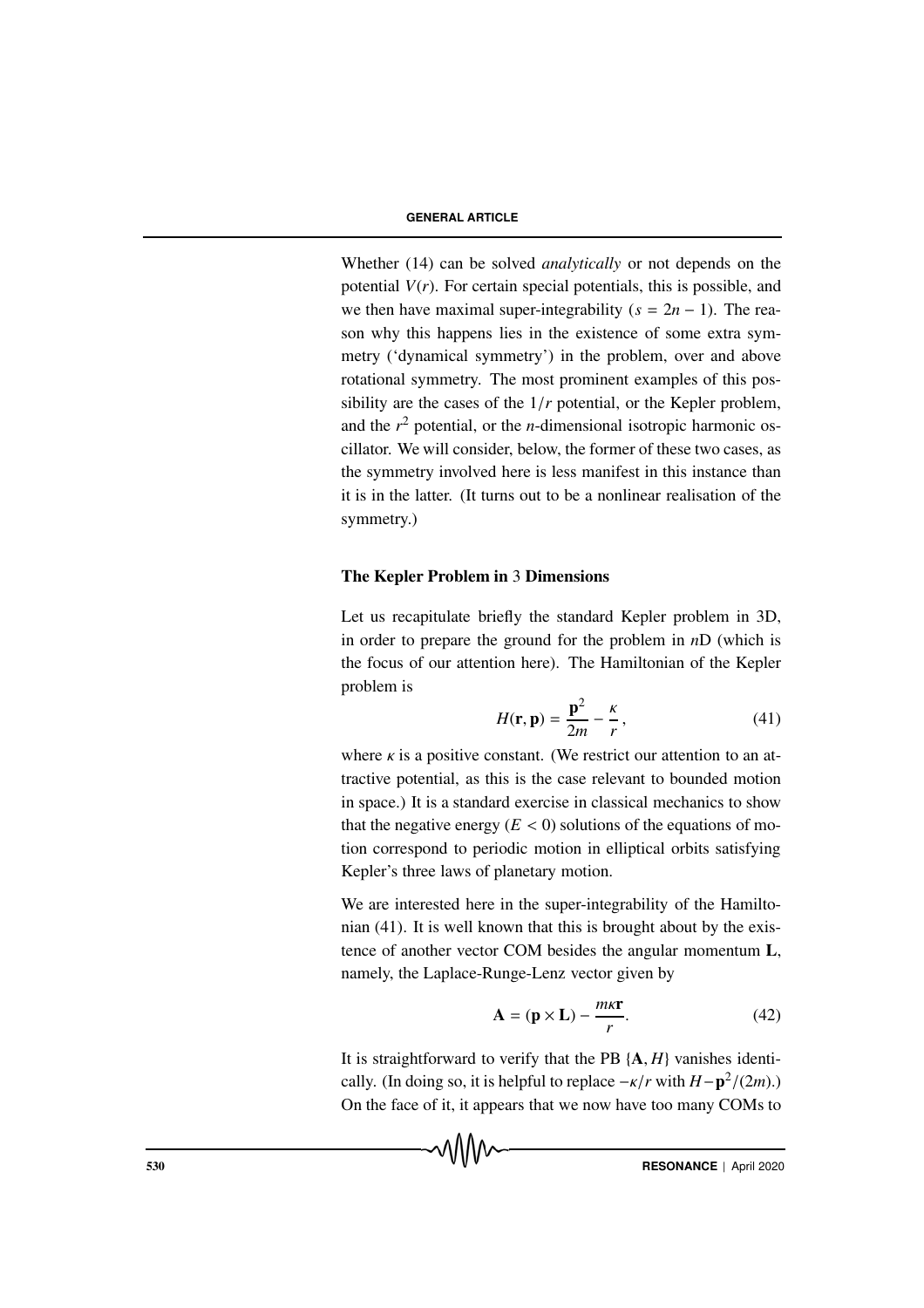be accommodated in 6-dimensional phase space, because *H*, L and A comprise a set of seven COMs. But two distinct relations connect A to *H* and L. First, we have

$$
\mathbf{A} \cdot \mathbf{L} = 0,\tag{43}
$$

showing that A lies always in the plane of the orbit of the particle in configuration space. Second, we find that the magnitude of A is determined by the values of  $H$  and  $L^2$  via the relation

$$
A^2 = 2mHL^2 + m^2\kappa^2.
$$
 (44)

The vector A, therefore, contributes just one more AICOM, rather than three, to the set  $H, L_1, L_2, L_3$ . This brings the total number of explicitly *t*-independent AICOMs to five, making the Kepler problem in 3D *maximally* super-integrable.

The geometrical significance of the Laplace-Runge-Lenz vector is as follows. A is directed along the semi-major axis of the elliptical orbit of the particle, from the origin of coordinates (the centre of attraction) towards the perigee<sup>1</sup>. The magnitude of  $A$  spec-  $1$ The point of closest approach ifies the eccentricity of the ellipse, which is given by  $\varepsilon = A/(m\kappa)$ . But the most important aspect is the following: the existence of the vector COM A does not merely add an AICOM to *H* and L to make the Hamiltonian maximally super-integrable.

• *The existence of the COM* A *also enlarges the group of transformations under which the set of solutions of Hamilton's equations for a given value of the energy E is mapped to itself.*

Individual solutions belonging to this set transform into each other. This group is known as the *dynamical symmetry group* of the given Hamiltonian. (See *Box* 1.) The Lie algebra of this group is as follows. Define the vector COM

$$
\mathbf{K} = \mathbf{A} / \sqrt{2m|E|}. \tag{45}
$$

(Recall that we are concerned here with solutions corresponding to  $E < 0$ , i.e., motion in elliptical orbits in physical space.) Then, to the origin.

**RESONANCE** | April 2020 531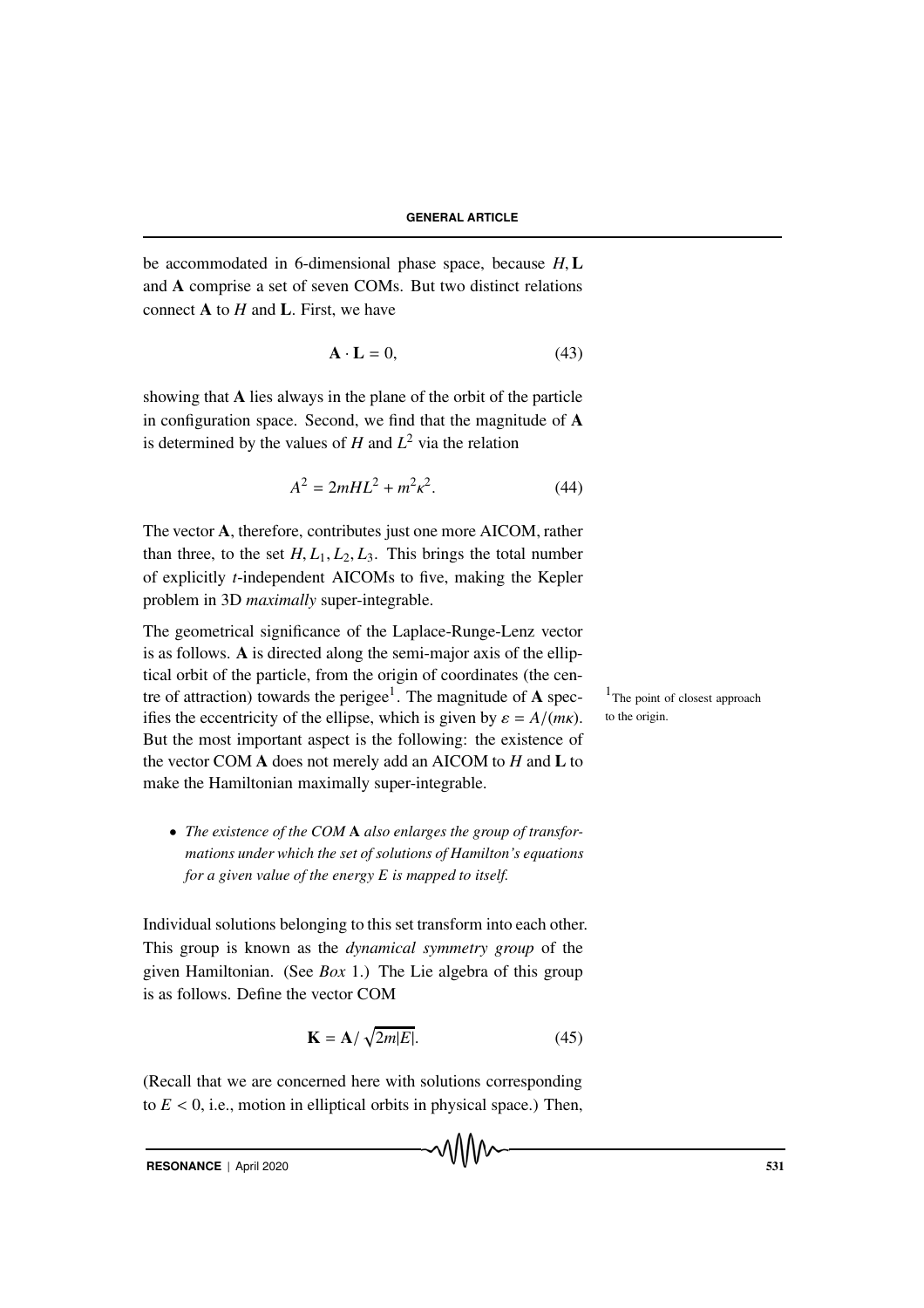over and above the AM algebra (16), we also have (for any given  $E < 0$ )

$$
\{K_1, L_2\} = K_3, \quad \{K_3, L_1\} = K_2, \quad \{K_2, L_3\} = K_1
$$
\n
$$
\{K_1, K_2\} = L_3, \quad \{K_3, K_1\} = L_2, \quad \{K_2, K_3\} = L_1.
$$
\n(46)

Equations (16) and (46) for the PBs of the components of  $L$ and  $\bf{K}$  represent the Lie algebra  $\frak{so}(4)$  of the six generators of the 4-dimensional rotation group *S O*(4). This fact emerges more clearly if we define the COMs  $\mathbf{M} = \frac{1}{2}(\mathbf{L} + \mathbf{K})$  and  $\mathbf{N} = \frac{1}{2}(\mathbf{L} - \mathbf{K})$ . Then, the three components of M satisfy the 3D angular momentum Lie algebra, as do the three components of N; while they are in involution with each other, i.e.,  $\{M_i, N_i\} = 0$ . It only remains to invoke the group isomorphism  $SO(3) \otimes SO(3) = SO(4)$ .

Thus, *S O*(4) is the dynamical symmetry group of the 3D Kepler problem in the  $E < 0$  sector (as far as continuous symmetries are concerned). For a given value of *E*, the transformations generated by *Li* (spatial rotations) take us from one elliptical orbit to another, both in the original plane and in all other planes; the transformations generated by  $K_i$  change the shape (i.e., the eccentricity) of the orbit.

# The Kepler Problem in *n* Dimensions

Let us move on to the main concern here, namely, the situation in *n*D. The Hamiltonian is the same as in 3D, i.e., as in (41), but r and p are now *n*-component vectors. The orbital angular momentum is an antisymmetric tensor of rank 2 whose general component  $L_{ij}$  is given by (18). As we have seen, the set of functional relations (32) between the  $L_{ij}$ 's reduces the  $\binom{n}{2}$  $\binom{n}{2}$  components of the tensor to  $2n − 3$  *t*-independent AICOMs. Together with *H*, this makes  $2n - 2$  such AICOMs, one short of maximal superintegrability.

Remarkably enough, the Kepler Hamiltonian for general *n* continues to have an additional vector COM. This is the *n*-component Laplace-Runge-Lenz vector A whose *i*<sup>th</sup> component is given by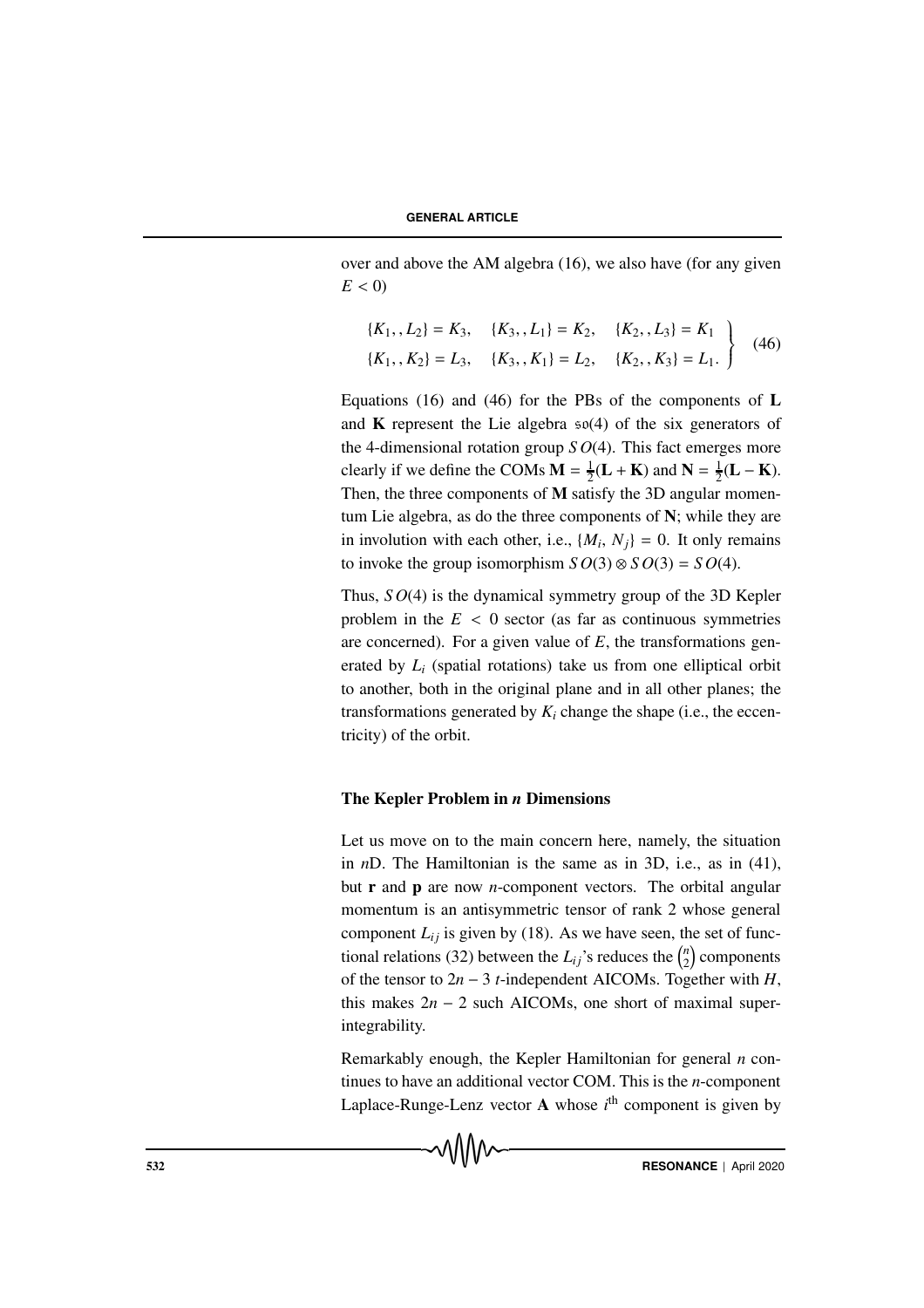(see [3] and [7]),

$$
A_i = \sum_{j=1}^{n} L_{ij} p_j - \frac{m\kappa x_i}{r} \quad (1 \le i \le n). \tag{47}
$$

It is straightforward to check that  $\{A_i, H\} = 0$ , i.e., that each  $A_i$  (1  $\leq i \leq n$ ) is a COM. We can go on to show that the existence of the vector COM A ensures that the basic features of the Kepler problem continues to be valid in *n* dimensions:

- (i) All three of Kepler's laws regarding elliptical orbits remain valid in *n* dimensions.
- (ii) A lies in the plane of the orbit of the particle.
- (iii) The magnitude of **A** satisfies (44),  $L^2$  now being given by (40).
- (iv) There are exactly *n*−2 independent conditions that are analogous to the condition  $\mathbf{A} \cdot \mathbf{L} = 0$  that applies in 3D.
- (v) Together with the relation expressing  $A^2$  in terms of *H* and  $L^2$ , this implies  $n - 1$  conditions on A. The Laplace-Runge-Lenz vector therefore provides just one additional AICOM (as it does in 3D), making the Kepler problem in *n* dimensions maximally super-integrable.

As before, our interest here is in the extension of the symmetry group of the Kepler Hamiltonian that is associated with the COM A. The AM components, of course, satisfy the algebra of Poisson brackets given by (20). Repeating that equation for ready reference, we have

$$
\{L_{ij}, L_{kl}\} = \delta_{ik} L_{jl} + \delta_{jl} L_{ik} - \delta_{il} L_{jk} - \delta_{jk} L_{il} \ (1 \le i, j, k, l \le n). \tag{48}
$$

Defining the vector  $\mathbf{K} = \mathbf{A}/$  $\sqrt{2m|E|}$  as in the 3D case, we find the PB relations

$$
\{K_j, L_{kl}\} = \delta_{jl} K_k - \delta_{jk} K_l \text{ and } \{K_i, K_j\} = L_{ij}.
$$
 (49)

All indices run from 1 to *n* in (48) and (49). It is clear that the *n*  $\binom{n}{2}$  components of the angular momentum tensor and the *n* components of the Laplace-Runge-Lenz vector form a closed algebra

**RESONANCE** | April 2020 533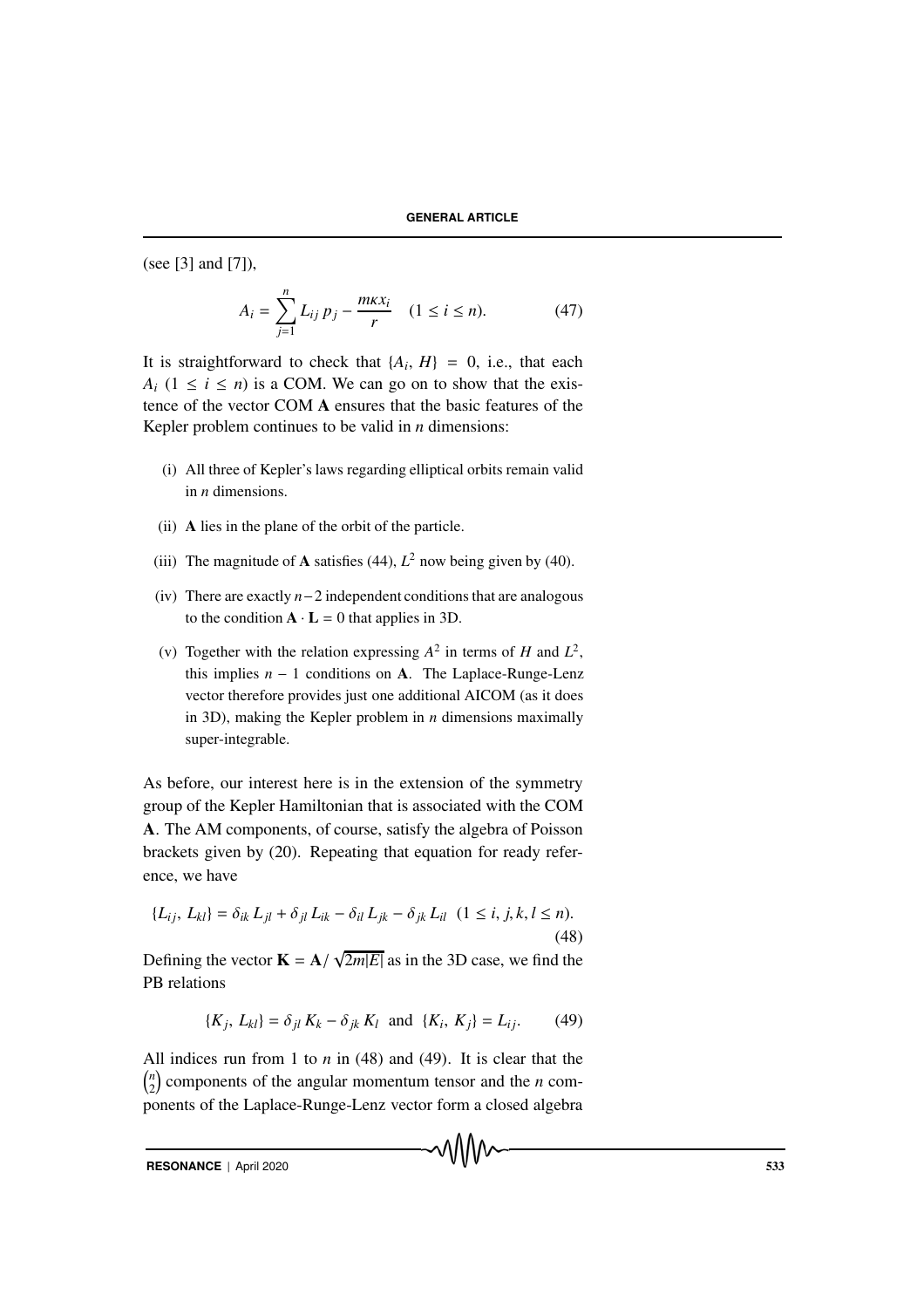of Poisson brackets. Moreover,  $\binom{n}{2}$  $\binom{n}{2} + n = \binom{n+1}{2}$  $\binom{+1}{2}$ . Indeed, we may define

$$
K_i \equiv L_{i,n+1} \quad (1 \le i \le n) \tag{50}
$$

to find that (48) and (49) can be combined and re-written in the form given by Eq. (48), but where *all the indices now run from* 1 *to*  $n + 1$ . That is,

$$
\{L_{ij}, L_{kl}\} = \delta_{ik} L_{jl} + \delta_{jl} L_{ik} - \delta_{il} L_{jk} - \delta_{jk} L_{il} \ (1 \le i, j, k, l \le n+1).
$$
\n(51)

But this is precisely the Lie algebra  $\mathfrak{so}(n + 1)$  satisfied by the  $\frac{1}{2}n(n + 1)$  generators of the rotation group  $SO(n + 1)$  in  $n + 1$ dimensions. We conclude that  $SO(n + 1)$  is the dynamical symmetry group of the Kepler Hamiltonian in *n* dimensions, in the Transformations of the case of the closed orbits (or  $E < 0$ ). In other words:

> • *The set of continuous canonical transformations of the* 2*n phase space variables*  $x_i$ ,  $p_i$  ( $1 \le i \le n$ ) *that leave the Hamiltonian of the Kepler problem unchanged (for any given E* < 0*) is in one-to-one correspondence with the set of rotations in*  $(n + 1)$ *dimensional space.*

What do the transformations of the dynamical symmetry group do? They map the solutions of the equations of motion corresponding to a given value of the total energy *E* to other solutions with the same value of *E*. In configuration space, this includes transformations that change the direction of the major axis of an While invariance under elliptical orbit, and/or its plane, and/or its eccentricity, without changing *E*.

> For the sake of completeness, we mention that the corresponding dynamical symmetry group in the case of a parabolic orbit (or  $E = 0$ ) is the Euclidean group of translations and rotations in *n* dimensions. In the case of hyperbolic orbits (or  $E > 0$ ), the dynamical symmetry group is the special Lorentz group *S O* (1, *n*) in  $(n + 1)$ -dimensional space-time. Each of these groups has the same number of generators as  $SO(n + 1)$ , namely,  $\frac{1}{2}n(n + 1)$ .

> While invariance under rotations in the *n*-dimensional space is manifest in the central force problem, this extended symmetry in

of the equations of motion corresponding to a given value of the total energy *E* to other solutions with the same value of *E*.

dynamical symmetry group maps the solutions

rotations in the *n*-dimensional space is manifest in the central force problem, this extended symmetry in phase space is not. That is why dynamical symmetry is sometimes referred to as hidden symmetry.

534 **RESONANCE** | April 2020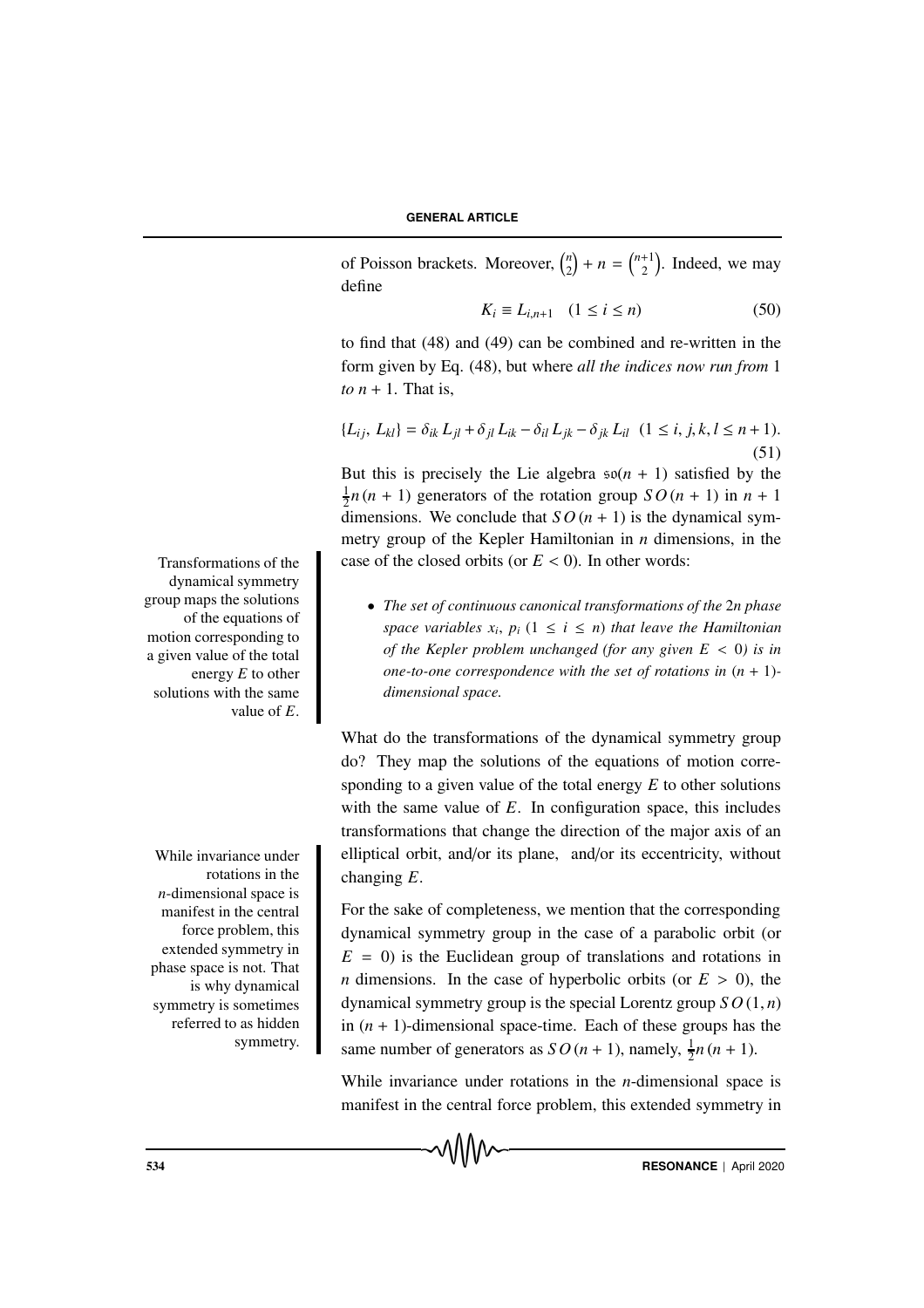phase space is not. That is why dynamical symmetry is sometimes referred to as *hidden symmetry*.

A few remarks are in order on the quantum mechanical counterpart of the foregoing. As is well known, functions of the phase space variables must now be replaced by operators, Poisson brackets by commutators (divided by  $i\hbar$ ), Hamilton's equations by the Schrödinger equation for the wave function (or Heisenberg's equations of motion for the operators), and so on. Functions of the phase space variables that are in involution are replaced by operators that commute with each other. Attention must be paid to the ordering of non-commuting operators. We have seen that the conservation of orbital AM reduces the general central force problem in classical mechanics to quadratures, i.e., to the solution of the differential equation for the radial coordinate  $r(t)$ . In quantum mechanics, the problem reduces to the solution of the Schrödinger equation for the radial wave function. Turning to the case of an attractive 1/*r* potential, the dynamical symmetry group for the Kepler problem in *n* dimensions remains  $SO(n + 1)$ , with the same generators as in the classical case. As a consequence of a symmetry larger than rotational invariance, the bound-state or discrete spectrum of the Hamiltonian enjoys the property of 'accidental' degeneracy, i.e., the energy levels do not depend on the orbital AM quantum number  $\ell$ . It is interesting to note that, in *n* spatial dimensions, the eigenvalues of  $L^2$  turn out to be  $\hbar^2 \ell (\ell+n-2)$ , which reduces to the familiar expression  $\hbar^2 \ell (\ell + 1)$  when  $n = 3$ .

Finally, one may ask whether the Kepler problem has an even larger dynamical symmetry group than  $SO(n + 1)$ . This seems to be unlikely because we have already identified 2*n* − 1 timeindependent COMs, i.e., we have maximal super-integrability. A better argument is that all possible transformations that take an elliptical orbit to another elliptical orbit has been accounted for by the group  $SO(4)$  (in the 3D case) or  $SO(n + 1)$  (in the *n*D case). This heuristic answer turns out to be correct. On the other hand, suppose we broaden the definition of dynamical symmetry to include transformations that connect phase trajectories corresponding to different energies, not just within the individual sec-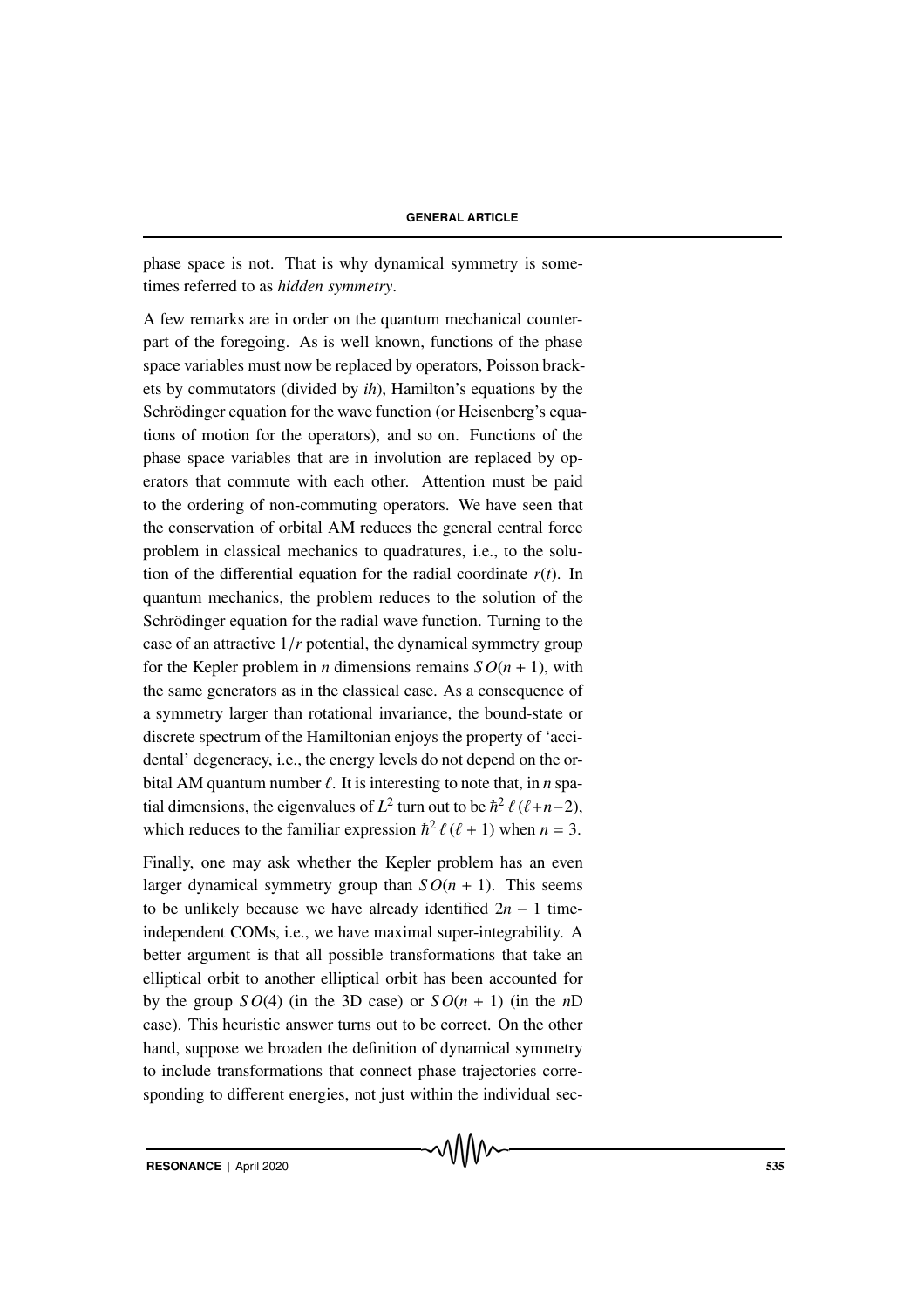#### **GENERAL ARTICLE**

tors  $E < 0$ ,  $E = 0$  and  $E > 0$ , but also across these sectors. Then, remarkably enough, such an enlarged set of transformations also form a Lie group, the special conformal group  $SO(2, n + 1)$ . We defer discussion of this aspect to another occasion!

#### Box 1. Dynamical Symmetry

Noether's theorem connects symmetry, invariance and conservation laws in a wide variety of dynamical systems. It is most familiar in the context of the Lagrangian formalism—a continuous symmetry transformation that leaves the action invariant leads to a conserved quantity. The classical, Hamiltonian version of this result is as follows.

If a function  $G(q, p)$  of the dynamical variables is the generator of an infinitesimal canonical transformation  $q_i \rightarrow q_i + \delta q_i$  and  $p_i \rightarrow p_i + \delta p_i$  then

 $\delta q_i = \epsilon \{q_i, G(q, p)\}$  and  $\delta p_i = \epsilon \{p_i, G(q, p)\},$ 

where  $\epsilon$  is the infinitesimal parameter. If, further,  $G(q, p)$  is a COM, then the transformation belongs to the dynamical symmetry group of the Hamiltonian concerned. In other words, the dynamical symmetry group of a Hamiltonian is the maximal group of canonical transformations such that all its generators are COMs.

In the central force problem in 3D, we have time-translation invariance, leading to the conservation of energy. The Hamiltonian *H* is, of course, the generator of infinitesimal translations in time. Time translations comprise the one-parameter group  $T(1)$ . There is no conservation of linear momentum (the particle moves under the influence of a force!) There is, however, rotational invariance, leading to the conservation of the angular momentum (AM) L about the centre of force. The generators of infinitesimal rotations are  $(L_1, L_2, L_3)$ . These generators satisfy the Lie algebra  $\mathfrak{so}(3)$  of the 3D rotation group *S O*(3), as given by (16).

In classical dynamics, the bilinear operation associated with the Lie algebra is the Poisson bracket. The set of COMs (*H*, *L*2, *L*2, *L*3) correspond to the generators of *kinematical*, space-time symmetries of the general central force problem in 3D—namely, invariance under time translation and spatial rotations, respectively. Discrete symmetries such as parity invariance must also be included, but here we restrict our attention to continuous symmetries. Since all components of the AM are in involution with  $H$ , the kinematical symmetry group is a direct product of the form  $T(1) \otimes S O(3)$ . It is customary to drop the factor  $T(1)$  (i.e., it is understood to be present) and to refer to  $SO(3)$  as the kinematical symmetry group of the central force problem in 3D.

*Contd*.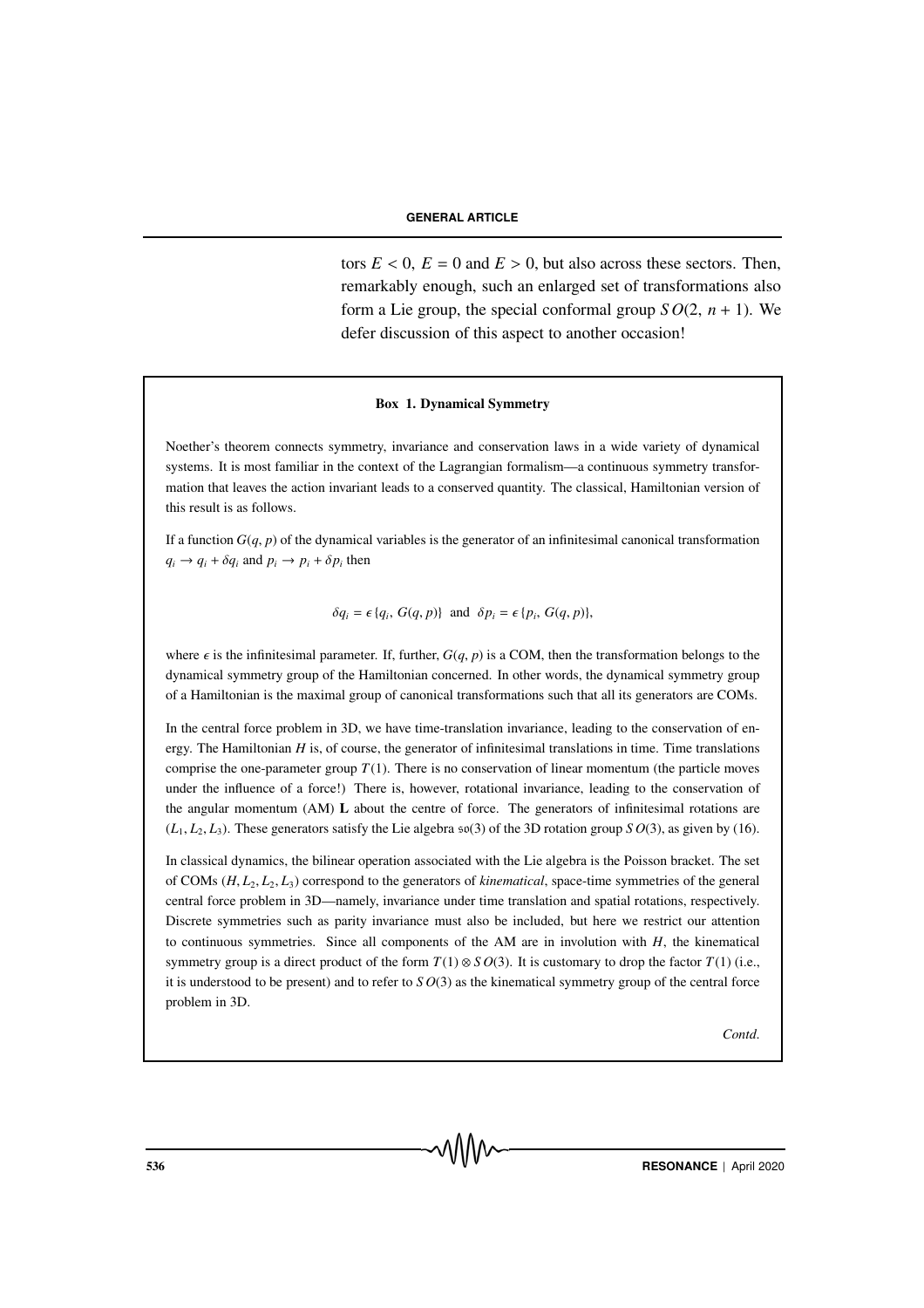### Box 1. *Contd*.

In the special case of the 1/*r* potential (the Kepler problem), there is a larger, 'hidden' symmetry group of transformations in phase space that leave the Hamiltonian unchanged. In the sector restricted to bounded motion  $(E < 0)$  in an attractive  $1/r$  potential, the largest group with this property is the *dynamical* symmetry group *S O*(4), whose Lie algebra  $\mathfrak{so}(4)$  has six generators: the three components of the AM **L**, and the three components of the vector  $A/\sqrt{-2mH}$ , where A is the Laplace-Runge-Lenz vector. This algebra is represented by the Poisson bracket relations in (16) and (46).

In the case of the general central force problem in *n* dimensions, we again have time-translation invariance, the generator of time translations being *H* as always. Rotational invariance leads to the conservation of AM. The generators of rotations in *n*-dimensional space are the  $\binom{n}{2}$  components of the AM tensor  $L_{ij}$ , which satisfy the Lie algebra  $\mathfrak{so}(n)$  as given by (20). The kinematical symmetry group is now  $SO(n)$ . Once again, the  $1/r$  potential (or the Kepler problem) enjoys an additional 'hidden' symmetry, owing to the existence of a *n*-component Laplace-Runge-Lenz vector. The components of this vector, together with the  $L_i$ 's, generate the Lie algebra  $a\omega(n + 1)$ , as given by (51). The dynamical symmetry group of the Kepler problem in *n* dimensions is  $SO(n + 1)$ , for the class of bound state solutions.

### Suggested Reading

- [1] N W Evans, *Superintegrability in classical mechanics*, *Phys. Rev. A*, 41, 5666 1990.
- [2] G A Gallup, Angular momentum in n-dimensional spaces, *J. Mol. Spect*., 3, pp.673–682, 1959.
- [3] G Györgyi and J Révai, Hidden symmetry of the Kepler problem, *Sov. Phys, JETP*, 21, pp.967–968, 1965.
- [4] V José and E J Saletan, *Classical Dynamics–A Contemporary Approach*, Cambridge University Press, 1998.
- [5] K S Mallesh, S Chturvedi, V Balakrishnan, R Simon and N Mukunda, Symmetries and conservation laws in classical and quantum mechanics, *Resonance– Journal of Science Education*, 16, pp.137–151 & 254–27, 2011.
- [6] S Okubo, Casimir invariants and vector operators in simple and classical Lie algebras, *J. Math. Phys*., 18, pp.2382–2394, 1977.
- [7] M Onder and A Vercin, Orbits of the n-dimensional Kepler-Coulomb problem and universality of the Kepler laws, *Eur. J. Phys*., 27, pp.49–55, 2006.
- [8] H H Rogers, Symmetry transformations of the classical Kepler problem, *J. Math. Phys*., 14, pp.1125–1129, 1973.
- [9] E C G Sudarshan, N Mukunda and L O'Raifeartaigh, Group theory of the Kepler problem, *Phys. Lett*., 19, pp.322–326, 1963.
- [10] E C G Sudarshan and N Mukunda, *Classical Dynamics: A Modern Perspective*, Wiley, 1974.